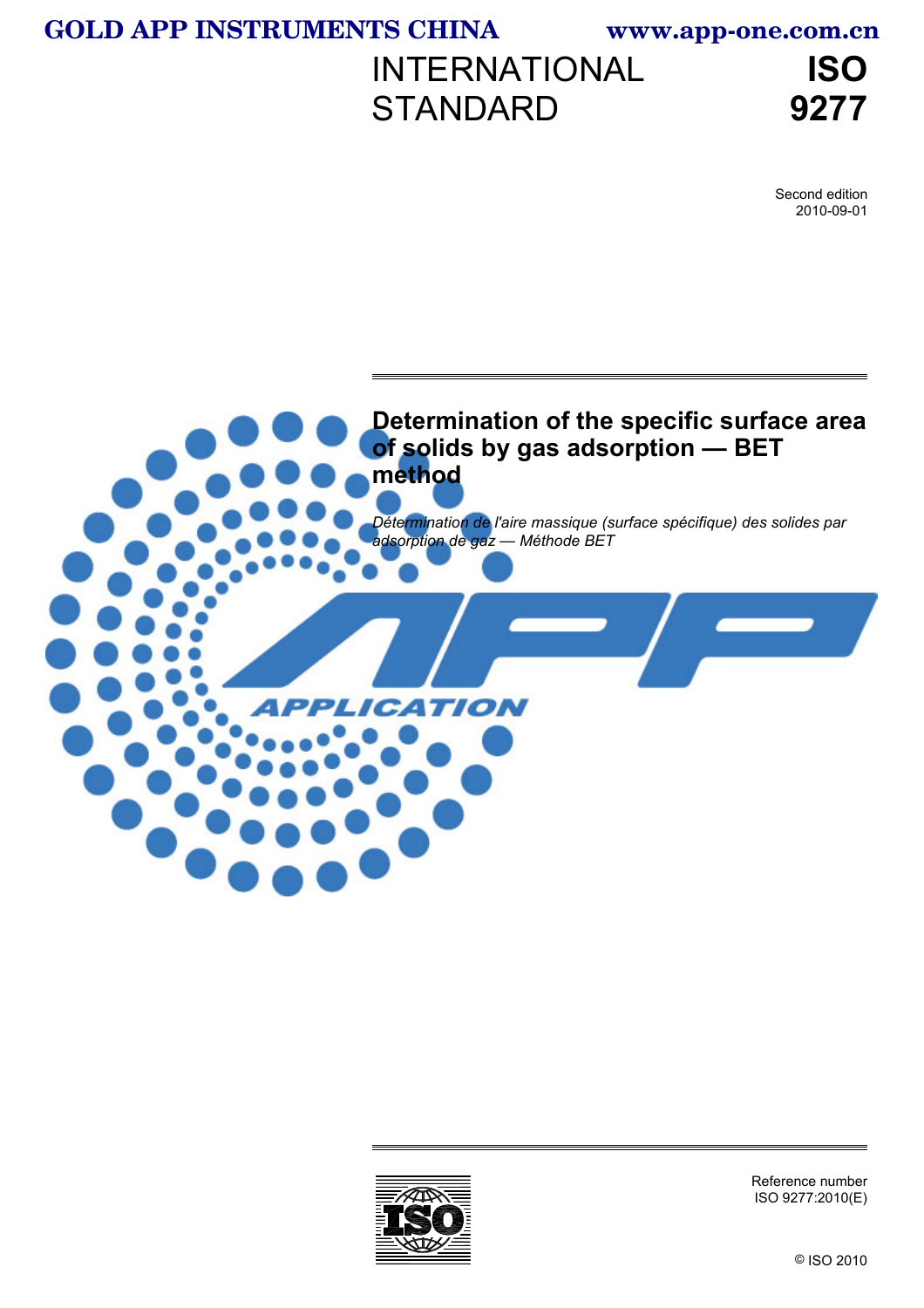**ISO 9277:2010(E)** 

#### **PDF disclaimer**

This PDF file may contain embedded typefaces. In accordance with Adobe's licensing policy, this file may be printed or viewed but shall not be edited unless the typefaces which are embedded are licensed to and installed on the computer performing the editing. In downloading this file, parties accept therein the responsibility of not infringing Adobe's licensing policy. The ISO Central Secretariat accepts no liability in this area.

Adobe is a trademark of Adobe Systems Incorporated.

Details of the software products used to create this PDF file can be found in the General Info relative to the file; the PDF-creation parameters were optimized for printing. Every care has been taken to ensure that the file is suitable for use by ISO member bodies. In the unlikely event that a problem relating to it is found, please inform the Central Secretariat at the address given below.





### **COPYRIGHT PROTECTED DOCUMENT**

#### © ISO 2010

All rights reserved. Unless otherwise specified, no part of this publication may be reproduced or utilized in any form or by any means, electronic or mechanical, including photocopying and microfilm, without permission in writing from either ISO at the address below or ISO's member body in the country of the requester.

ISO copyright office Case postale 56 • CH-1211 Geneva 20 Tel. + 41 22 749 01 11 Fax + 41 22 749 09 47 E-mail copyright@iso.org Web www.iso.org

Published in Switzerland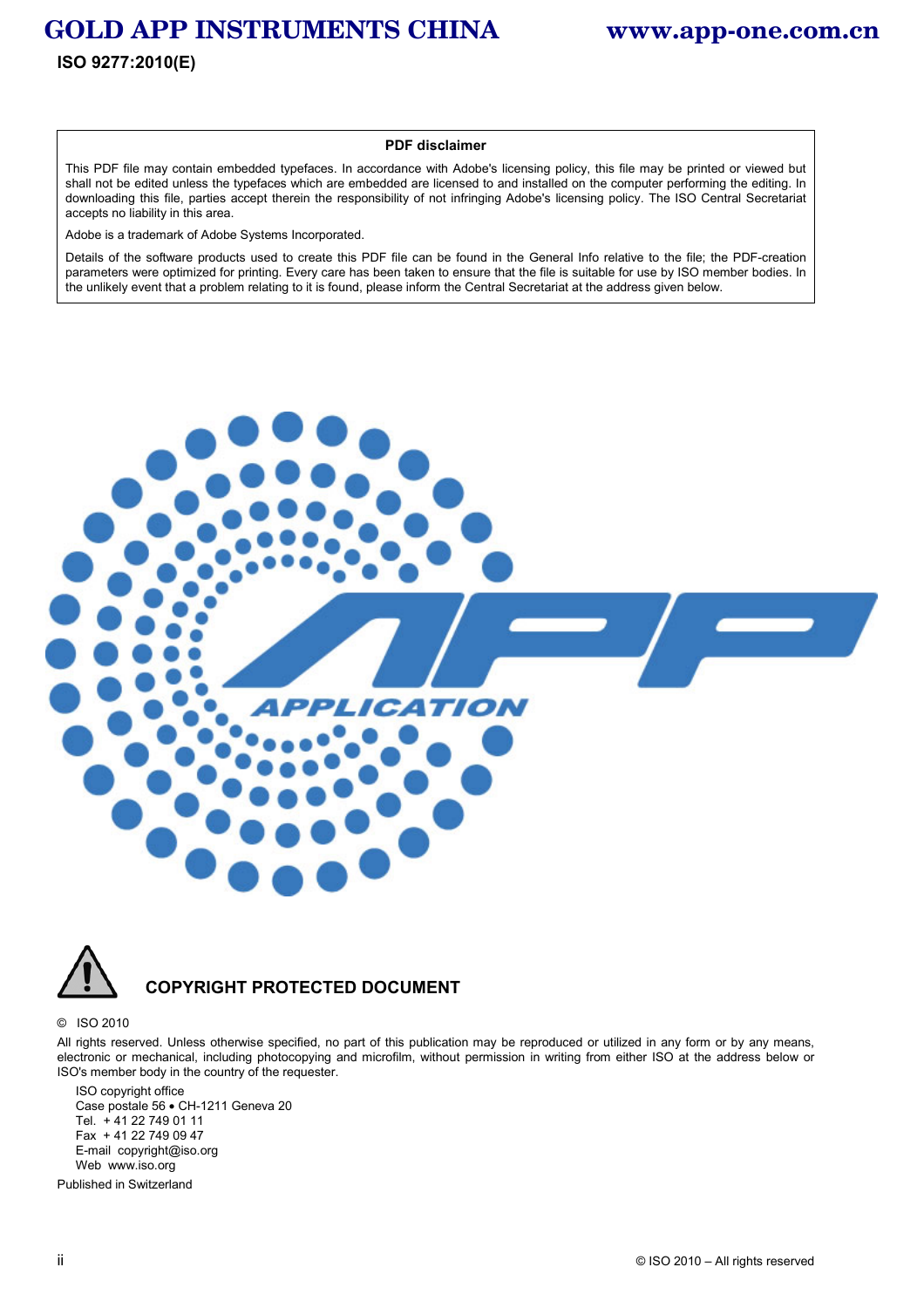### **GOLD APP INSTRUMENTS CHINA**

www.app-one.com.cn

ISO 9277:2010(E)

### **Contents**

| 1                             |                                                                                                                                                                                                                                      |  |
|-------------------------------|--------------------------------------------------------------------------------------------------------------------------------------------------------------------------------------------------------------------------------------|--|
| 2                             |                                                                                                                                                                                                                                      |  |
| 3                             |                                                                                                                                                                                                                                      |  |
| 4                             |                                                                                                                                                                                                                                      |  |
| 5                             |                                                                                                                                                                                                                                      |  |
| 6<br>6.1<br>6.2<br>6.3<br>7.3 | General <b>Contract of the Contract of the Contract of the Contract of the Contract of the Contract of the Contract of the Contract of the Contract of the Contract of the Contract of the Contract of the Contract of the Contr</b> |  |
|                               | Annex A (informative) Cross-sectional areas of some frequently used adsorptives 16                                                                                                                                                   |  |
|                               |                                                                                                                                                                                                                                      |  |
|                               |                                                                                                                                                                                                                                      |  |
|                               |                                                                                                                                                                                                                                      |  |
|                               |                                                                                                                                                                                                                                      |  |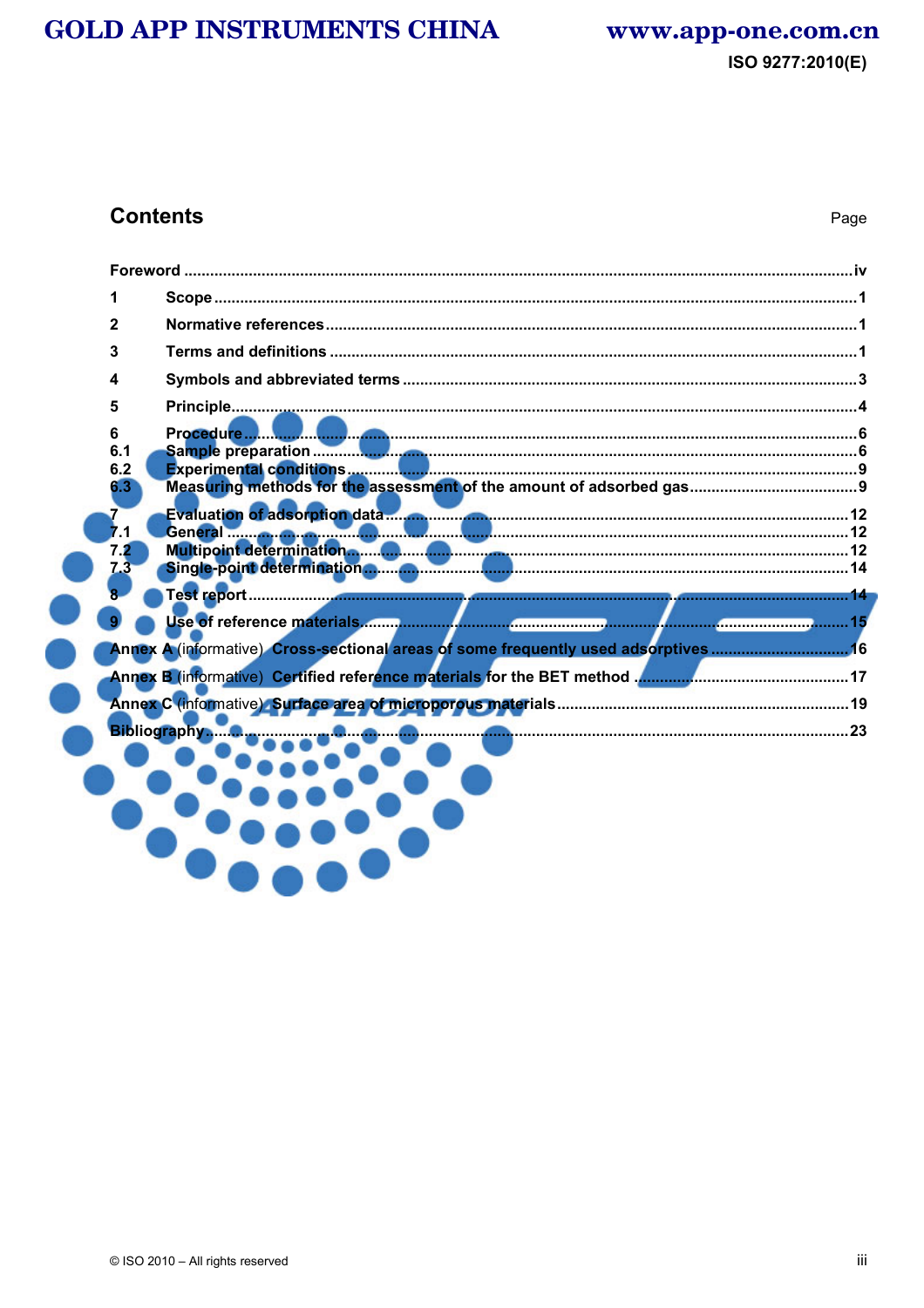### **ISO 9277:2010(E) GOLD APP INSTRUMENTS CHINA www.app-one.com.cn**

### <span id="page-3-0"></span>**Foreword**

ISO (the International Organization for Standardization) is a worldwide federation of national standards bodies (ISO member bodies). The work of preparing International Standards is normally carried out through ISO technical committees. Each member body interested in a subject for which a technical committee has been established has the right to be represented on that committee. International organizations, governmental and non-governmental, in liaison with ISO, also take part in the work. ISO collaborates closely with the International Electrotechnical Commission (IEC) on all matters of electrotechnical standardization.

International Standards are drafted in accordance with the rules given in the ISO/IEC Directives, Part 2.

The main task of technical committees is to prepare International Standards. Draft International Standards adopted by the technical committees are circulated to the member bodies for voting. Publication as an International Standard requires approval by at least 75 % of the member bodies casting a vote.

Attention is drawn to the possibility that some of the elements of this document may be the subject of patent rights. ISO shall not be held responsible for identifying any or all such patent rights.

ISO 9277 was prepared by Technical Committee ISO/TC 24, *Particle characterization including sieving*, Subcommittee SC 4, *Particle characterization*.

This second edition cancels and replaces the first edition (ISO 9277:1995), which has been technically revised.

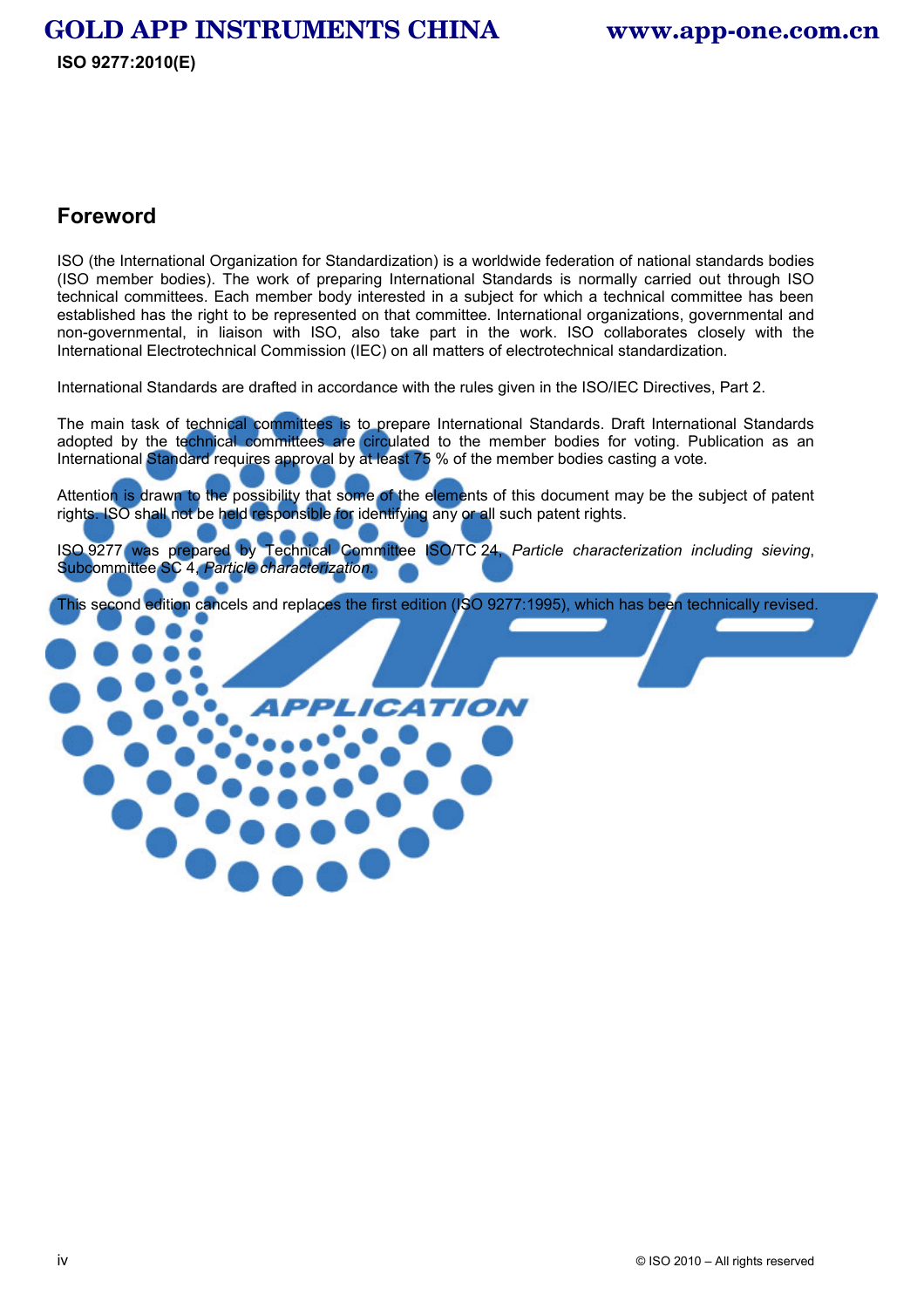#### **INTERNATIONAL STANDARD ISO 9277:2010(E)**

### <span id="page-4-0"></span>**[Determination of the specific surface area of solids by gas](#page-4-0)  adsorption — BET method**

#### <span id="page-4-1"></span>**1 Scope**

This International Standard specifies the determination of the overall (see Note) specific external and internal surface area of disperse (e.g. nano-powders) or porous solids by measuring the amount of physically adsorbed gas according to the Brunauer, Emmett and Teller (BET) method (see Reference [1]). It takes account of the International Union for Pure and Applied Chemistry (IUPAC) recommendations of 1984 and 1994 (see References [7][8]).

NOTE For solids exhibiting a chemically heterogeneous surface, e.g. metal-carrying catalysts, the BET method gives the overall surface area, whereas the metallic portion of the surface area can be measured by chemisorption methods.

The BET method is applicable only to adsorption isotherms of type II (disperse, nonporous or macroporous solids) and type IV (mesoporous solids, pore diameter between 2 nm and 50 nm). Inaccessible pores are not detected. The BET method cannot reliably be applied to solids which absorb the measuring gas.

A strategy for specific surface area determination of microporous materials (type I isotherms) is described in Annex C.

# <span id="page-4-2"></span>**Normative references LICATION**

The following referenced documents are indispensable for the application of this document. For dated references, only the edition cited applies. For undated references, the latest edition of the referenced document (including any amendments) applies.

ISO 8213, *Chemical products for industrial use — Sampling techniques — Solid chemical products in the form of particles varying from powders to coarse lumps*

ISO 14488, *Particulate materials — Sampling and sample splitting for the determination of particulate properties*

#### <span id="page-4-3"></span>**3 Terms and definitions**

For the purposes of this document, the following terms and definitions apply.

#### **3.1**

#### **adsorption**

enrichment of the adsorptive gas at the external and accessible internal surfaces of a solid material

[ISO 15901-2:2006<sup>[2]</sup>, 3.4]

#### **3.2**

#### **physisorption**

weak bonding of the adsorbate, reversible by small changes in pressure or temperature

[ISO 15901-3:2007[3], 3.13]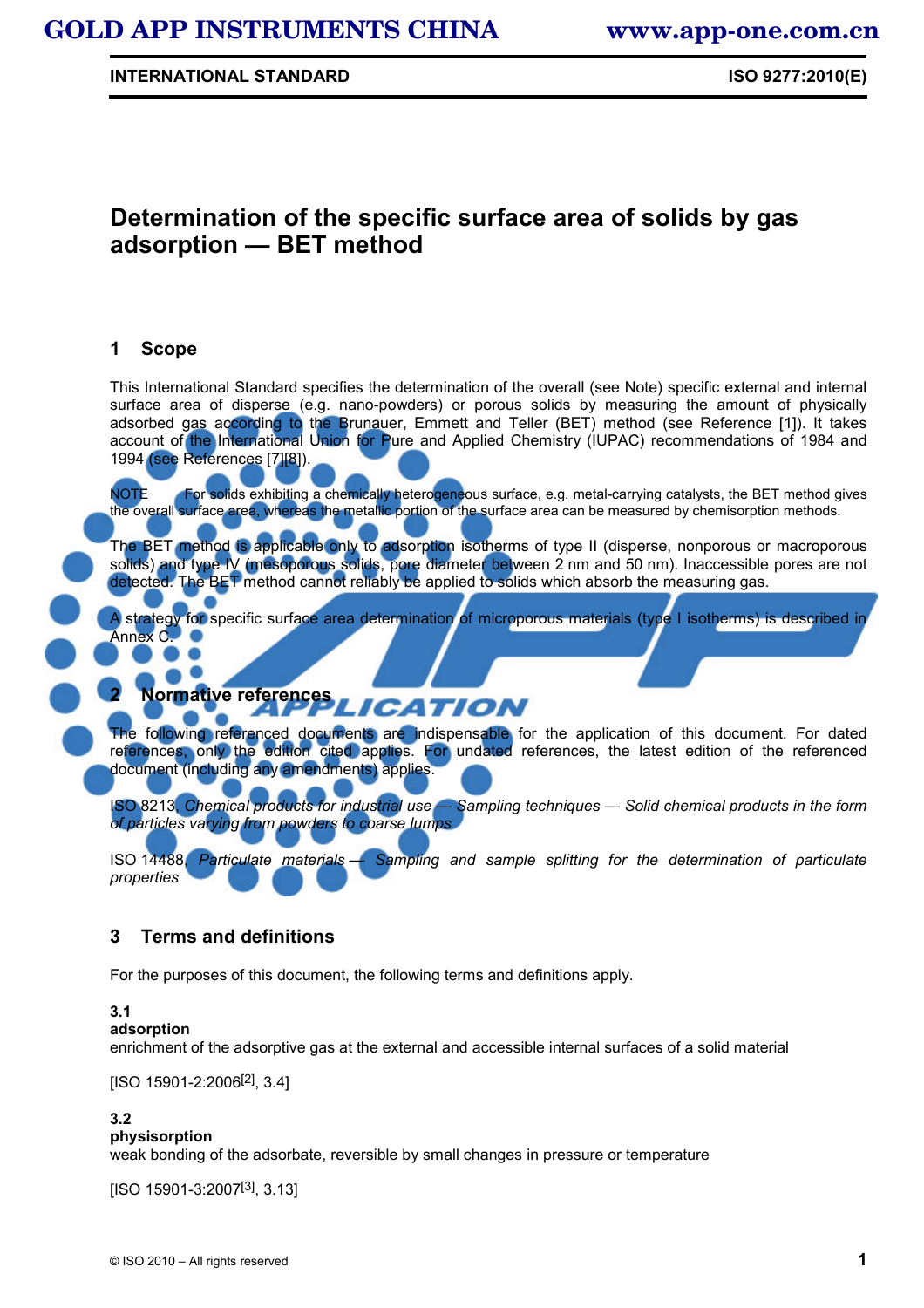**ISO 9277:2010(E)** 

### **3.3 adsorbate**  adsorbed gas [ISO 15901-2:2006<sup>[2]</sup>, 3.1] **3.4 adsorptive**  gas or vapour to be adsorbed [ISO 15901-2:2006<sup>[2]</sup>, 3.5] **3.5 adsorbent**  solid material on which adsorption occurs  $[ISO 15901 - 2:2006]^{2}]$ **3.6 isotherm**  relationship between the amount of gas adsorbed and the equilibrium pressure of the gas, at constant temperature SO 15901-2:2006<sup>[2]</sup> **3.7 volume adsorbed**  volumetric equivalent of adsorbed amount expressed as gas at standard conditions of temperature and pressure (STP) [ISO 15901-2:2006[2], 3.22] **CATION 3.8 adsorbed amount**  quantity of gas adsorbed at a given pressure and temperature NOTE 1 Adsorbed amount is expressed in moles NOTE 2 Adapted from ISO 15901-3:2007[3], 3.6. **3.9 monolayer amount**  number of moles of the adsorbate that form a monomolecular layer over the surface of the adsorbent

 $[ISO 15901-3:2006^{[3]}, 3.8]$ 

#### **3.10**

#### **surface area**

extent of available surface area as determined by a given method under stated conditions

[ISO 15901-1:2006<sup>[1]</sup>, 3.25]

NOTE For the purposes of this International Standard, the area includes the external surface of a solid plus the internal surface of its accessible macro-, meso- and micropores.

#### **3.11**

#### **specific surface area**

absolute surface area of the sample divided by sample mass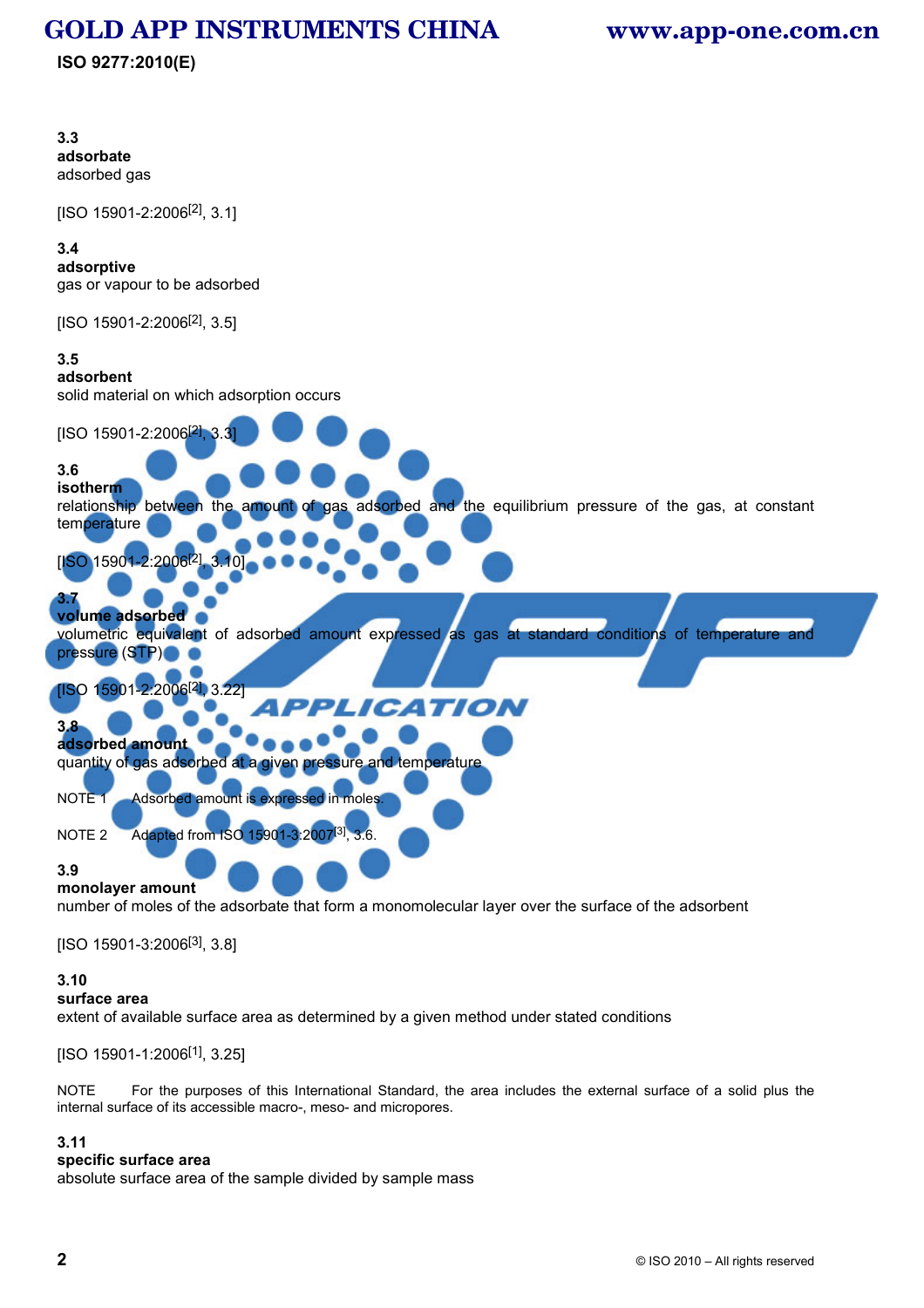**ISO 9277:2010(E)** 

#### **3.12**

#### **molecular cross-sectional area**

molecular area of the adsorbate, i.e. the area occupied by an adsorbate molecule in the complete monolayer

#### **3.13**

#### **macropore**

pore with width greater than approximately 50 nm

NOTE Adapted from ISO 15901-3:2007<sup>[3]</sup>, 3.10.

#### **3.14**

#### **mesopore**

pore with width between approximately 2 nm and 50 nm

[ISO 15901-3:2007<sup>[3]</sup>, 3.11]



#### <span id="page-6-0"></span>**4 Symbols and abbreviated terms**

Table 1 presents the symbols used in this International Standard, together with their common units derived from the SI. For comparison purposes, the lUPAC symbols (see References [7][8]) are also given. These may differ from the symbols generally used in International Standards. All specific dimensions are related to sample mass in grams.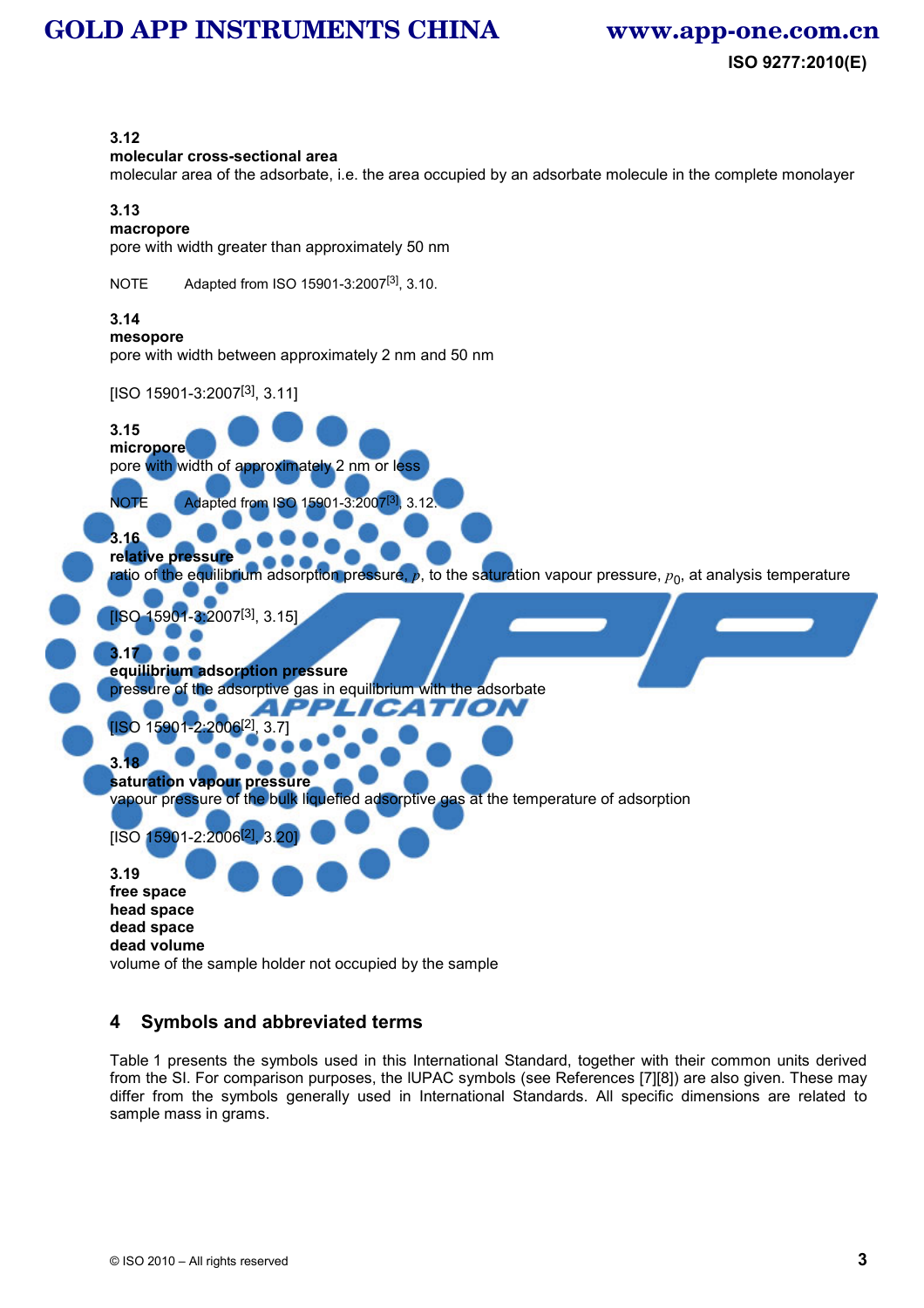### **ISO 9277:2010(E) GOLD APP INSTRUMENTS CHINA www.app-one.com.cn**

| <b>IUPAC</b><br>symbol | Quantity                                                                                                                                                                          | Unit                           |
|------------------------|-----------------------------------------------------------------------------------------------------------------------------------------------------------------------------------|--------------------------------|
| $a_{\rm m}$            | molecular cross-sectional area                                                                                                                                                    | nm <sup>2</sup>                |
| $a_{\rm s}$            | specific surface area                                                                                                                                                             | $m^2$ g <sup>-1</sup>          |
| $\mathcal{C}_{0}^{0}$  | <b>BET</b> parameter                                                                                                                                                              | 1 <sup>a</sup>                 |
| L                      | Avogadro constant (= $6,022 \times 10^{23}$ )                                                                                                                                     | $mol-1$                        |
| $\boldsymbol{m}$       | mass of the solid sample                                                                                                                                                          | g                              |
| $m_{\rm a}$            | specific mass adsorbed                                                                                                                                                            | 1 <sup>a</sup>                 |
| $n_{\rm a}$            | specific amount adsorbed                                                                                                                                                          | mol $g^{-1}$                   |
| $n_{\rm m}$            | specific monolayer amount of adsorbate                                                                                                                                            | mol $g^{-1}$                   |
| $n_{m,mp}$             | specific monolayer amount derived from multipoint measurement                                                                                                                     | mol $g^{-1}$                   |
| $n_{m,sp}$             | specific monolayer amount derived from single-point measurement                                                                                                                   | mol $g^{-1}$                   |
| $\boldsymbol{p}$       | pressure of the adsorptive in equilibrium with the adsorbate                                                                                                                      | Pa                             |
| $p_0$                  | saturation vapour pressure of the adsorptive                                                                                                                                      | Pa                             |
| $p/p_0$                | relative pressure of the adsorptive                                                                                                                                               | 1 <sup>a</sup>                 |
| $\overline{R}$         | molar gas constant $(=8,314)$                                                                                                                                                     | $J$ mol <sup>-1</sup> $K^{-1}$ |
| ້sl                    | radius of uniform nonporous spheres                                                                                                                                               | nm                             |
|                        | time                                                                                                                                                                              | min                            |
|                        | temperature                                                                                                                                                                       | $\overline{K}$                 |
| ΄a                     | specific volume adsorbed                                                                                                                                                          | $cm3 g-1$                      |
| $V_{\text{p,micro}}$   | specific micropore volume                                                                                                                                                         | $cm3 g-1$                      |
| $\overline{\rho}$      | (mass) density <b><i>APPLICATION</i></b>                                                                                                                                          | $g \text{ cm}^{-3}$            |
| $u_{\rm c}$            | combined standard uncertainty for the certified specific surface area of a BET reference<br>material                                                                              | $m^2$ g <sup>-1</sup>          |
|                        | coverage factor for the combined standard uncertainty                                                                                                                             | 1 <sup>a</sup>                 |
|                        | expanded uncertainty (= $k u_c$ ) for the certified specific surface area of a BET reference<br>material                                                                          | $m^2$ g <sup>-1</sup>          |
|                        | According to ISO 80000-1:2009 <sup>[4]</sup> , 3.8, Note 3, the unit for any quantity of dimension one (at present commonly termed<br>"dimensionless") is the unit one, symbol 1. |                                |

#### **Table 1 — Symbols**

### <span id="page-7-0"></span>**5 Principle**

The BET method is applicable only to adsorption isotherms of type II (disperse, nonporous or macroporous solids) and type IV (mesoporous solids, pore diameter between 2 nm and 50 nm) (see Figure 1). Inaccessible pores are not detected. The BET method cannot reliably be applied to solids which absorb the measuring gas. A strategy for specific surface area determination of microporous materials (type I isotherms) is described in Annex C.

The method specified involves the determination of the amount of adsorbate or adsorptive gas required to cover the external and the accessible internal pore surfaces of a solid (see Figure 2) with a complete monolayer of adsorbate. This monolayer amount can be calculated from the adsorption isotherm using the BET equation [see Equation (1)]. Any gas may be used, provided it is physically adsorbed by weak bonds at the surface of the solid (van der Waals forces), and can be desorbed by a decrease in pressure at the same temperature.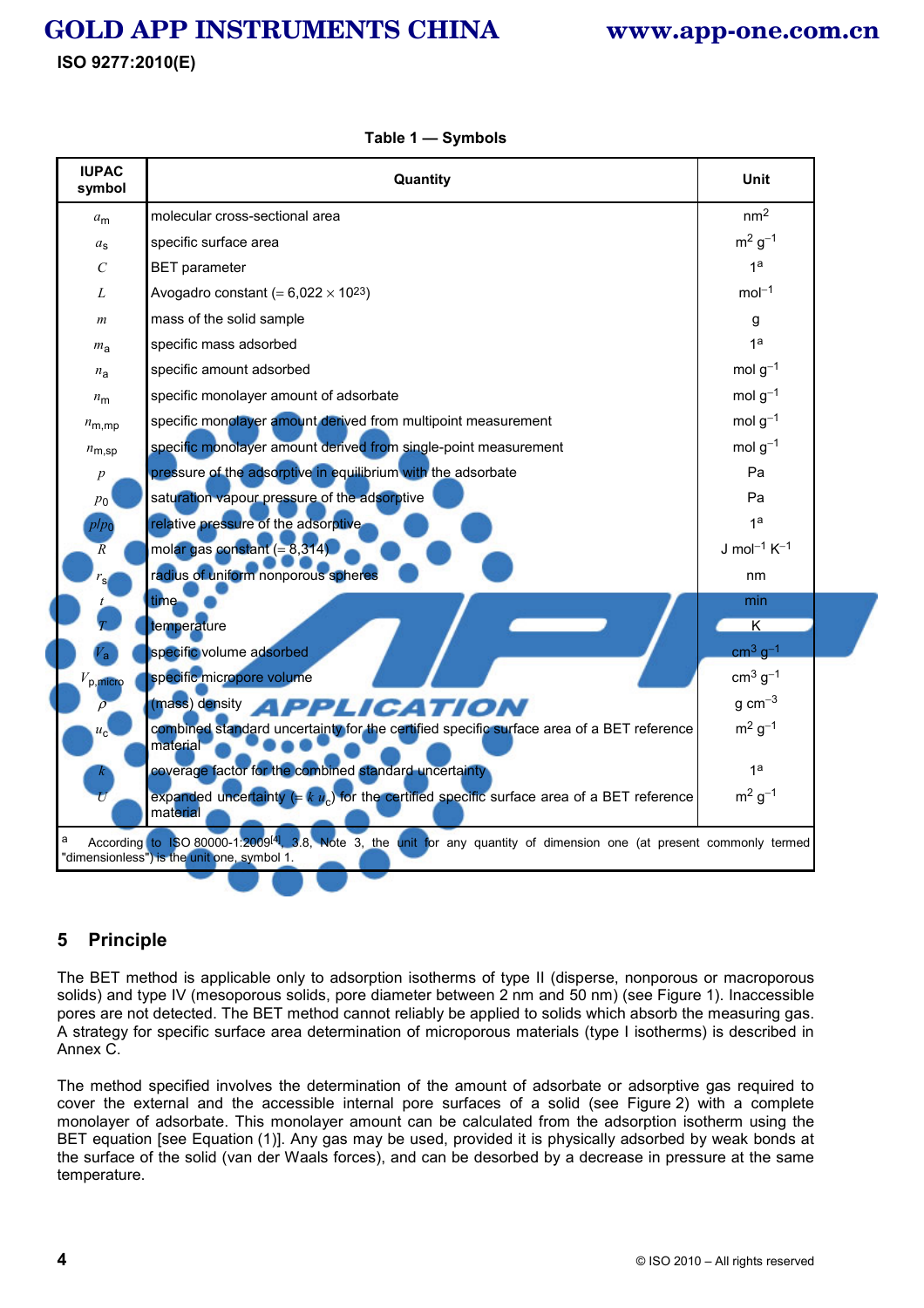**ISO 9277:2010(E)** 

Nitrogen at its boiling point (about 77,3 K) is usually the most suitable adsorptive. Very often, argon at liquid argon temperature (i.e. 87,27 K) is a good alternative adsorptive for specific surface area determination (especially in the case of graphitized carbon and hydroxylated oxide surfaces, see Table A.1, footnote a) because it is a chemically inert monoatomic gas with a symmetrical electron shell configuration quite different from that of nitrogen, although the polarizabilities of argon and nitrogen are remarkably similar.



#### **Figure 2 — Schematic cross-section of a particle with surface detected by the adsorption method shown by dotted line**

If the sensitivity of the instrument when using nitrogen is insufficient for low specific surface areas of about 1 m<sup>2</sup> g<sup>-1</sup> or lower, the application of krypton adsorption at liquid nitrogen temperature for the specific surface area analysis is recommended. As a consequence of the low  $p_0$  of about 0,35 kPa for krypton at 77,3 K, the "dead space" correction (see 3.19) for unadsorbed gas is significantly reduced (to 1/300th) compared to the conditions of nitrogen adsorption at the same temperature and it becomes possible to volumetrically measure low uptakes of adsorptive with acceptable accuracy. Although at 77,3 K krypton is about 38,5 K below its triple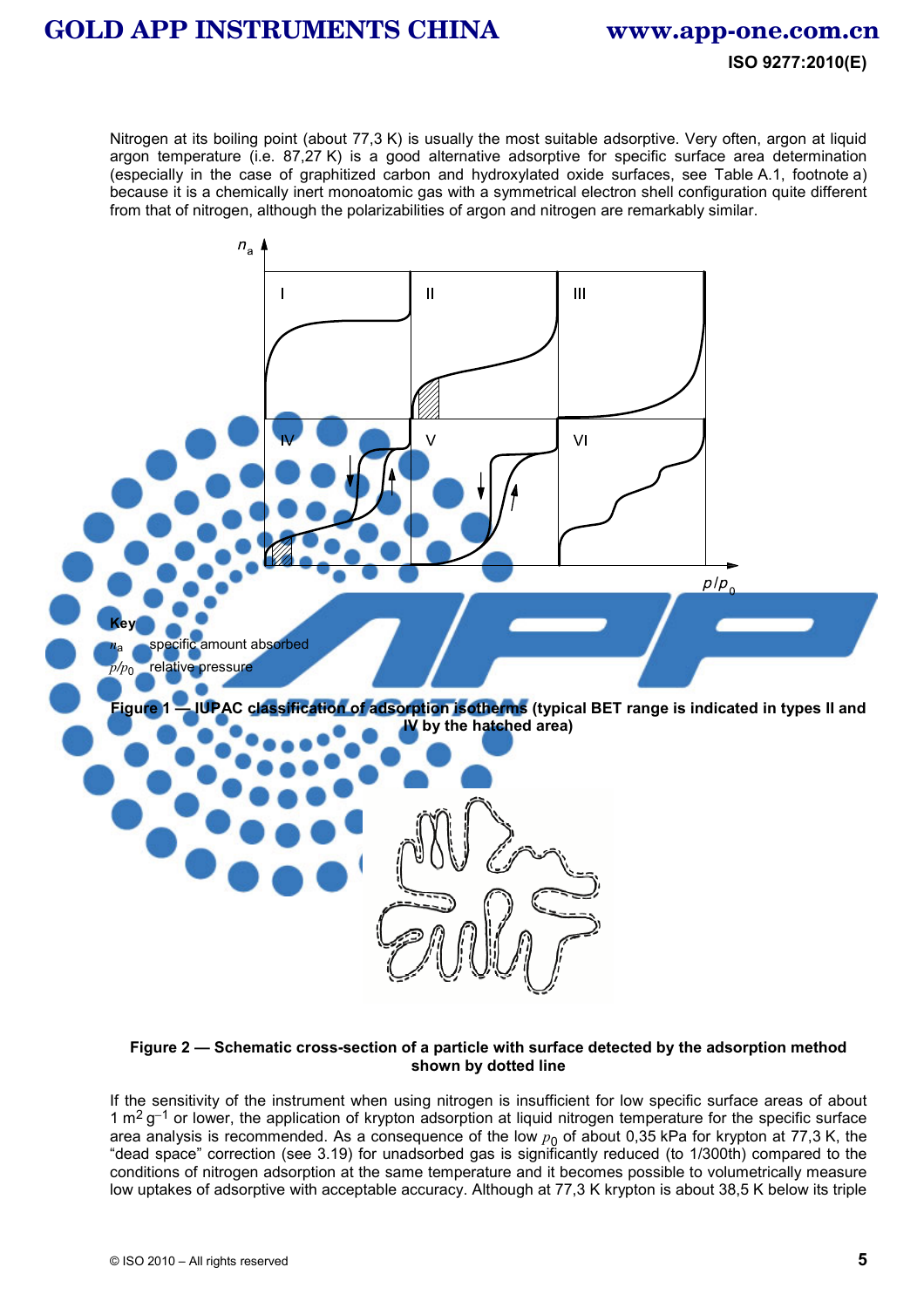**ISO 9277:2010(E)** 

point temperature, there is some evidence from microcalorimetry and neutron diffraction studies that in the BET region the adsorbate may well be in a liquid-like state and therefore the value of the supercooled liquid is recommended as the effective  $p_0$  for the construction of the BET plot.

The results of measurements with different adsorptives may deviate from each other because of different molecular areas, different accessibilities to pores and different measuring temperatures. Moreover, it is well known from the concepts of fractal analysis (Reference [8]) that experimental results for the quantities of length and area in the case of irregular complex structures, such as those which are found in most porous or highly dispersed objects, are not absolute, but depend on the measurement scale, i.e. the "yardstick" used. This means that less area is available for larger adsorbate molecules.

The adsorptive gas is admitted to the sample container which is held at a constant temperature. The amounts adsorbed are measured in equilibrium with the adsorptive gas pressure *p* and plotted against relative pressure,  $p/p<sub>0</sub>$ , to give an adsorption isotherm. Adsorption isotherms may be obtained by volumetric, gravimetric, calorimetric or spectroscopic measurement or by the carrier gas method using continuous or discontinuous operation (see 6.3).

#### <span id="page-9-0"></span>**6 Procedure**

#### <span id="page-9-1"></span>**6.1 Sample preparation**

Sampling shall be carried out in accordance with ISO 8213 and ISO 14488. Prior to the determination of an adsorption isotherm, remove physically adsorbed material from the sample surface by degassing, while avoiding irreversible changes to the surface. Ascertain the maximum temperature at which the sample is not affected by thermogravimetric analysis (see Figure 3), by spectroscopic methods, or by trial experiments using different degassing conditions of time and temperature. When vacuum conditions are used, degassing to a residual pressure of approximately 1 Pa or better is usually sufficient. Degassing of the sample can also be performed at elevated temperature by flushing with an inert gas (e.g. helium). Degassing is complete when a steady value of the residual gas pressure *p*, of its composition or of the sample mass is reached.

Using the vacuum technique, isolate the heated sample container from the pump and trap (at time *t* a in Figure 4). If the pressure is nearly constant over a period of 15 min to 30 min, degassing is complete. Almost invariant pressure also confirms the absence of leaks. The specific surface area should be related to the mass of the degassed sample.

After degassing, the sample container is cooled to the measuring temperature. It should be noted that, at low gas pressures, the temperature of the sample needs some time to equilibrate due to the reduced thermal conductivity within the sample cell.

For sensitive samples, a pressure-controlled heating (see Figure 5) is recommended. This procedure consists in varying the heating rate in relationship to the gas pressure evolved from a porous material during the degassing under vacuum conditions. When a fixed pressure limit,  $p_L$  (usually around 7 Pa to 10 Pa), is surpassed due to the desorbed material from the sample surface, the temperature increase is stopped and the temperature is kept constant until the pressure falls below the limit. At that point the system continues the temperature ramp. This procedure is particularly suitable for avoiding structural changes in microporous materials, when fast heating rates can damage fragile structures due to a vigorous vapour release. In addition, the method is very safe in preventing sample elutriation when water or other vapours are released from the pores in very fine powder materials.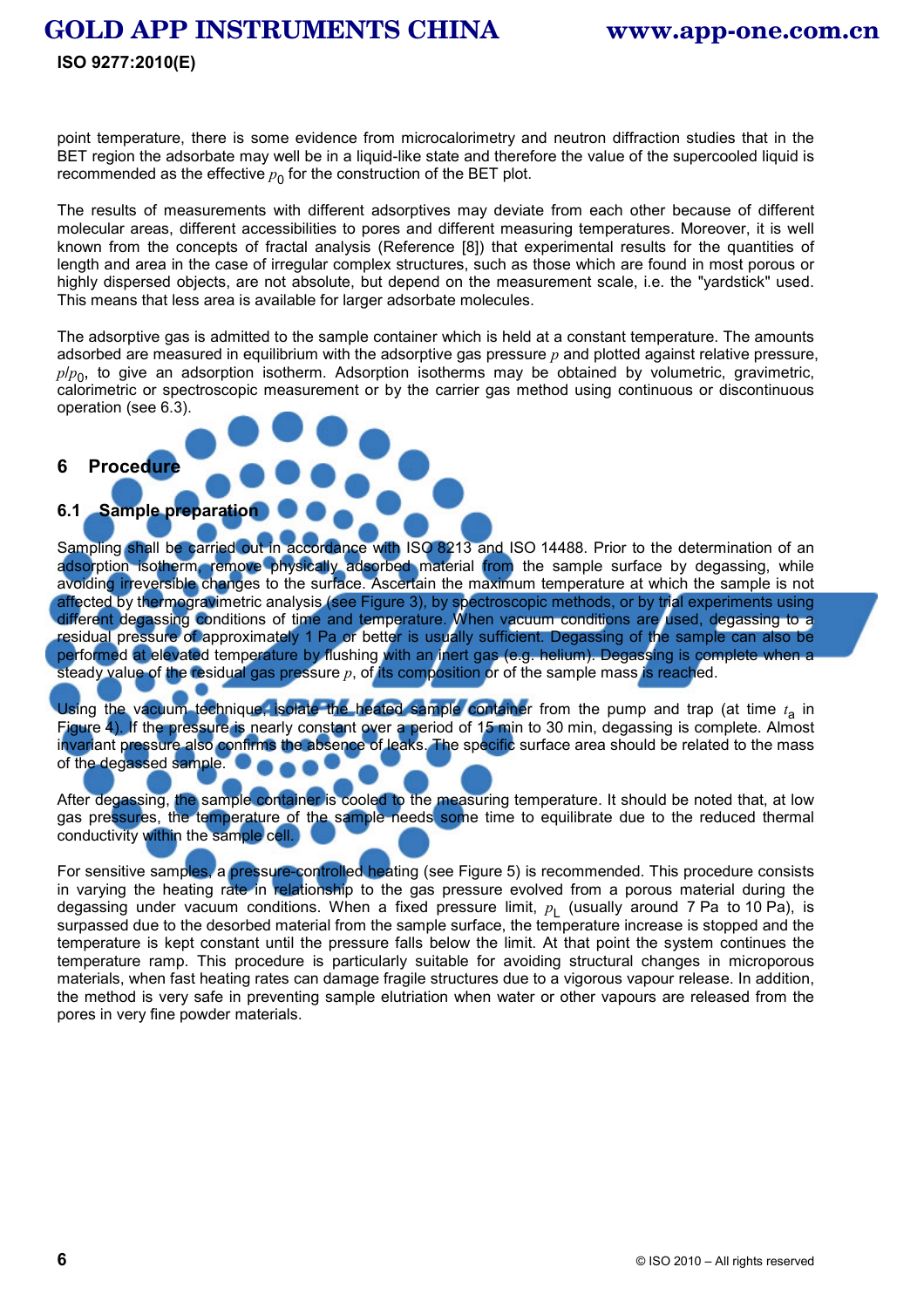**ISO 9277:2010(E)** 

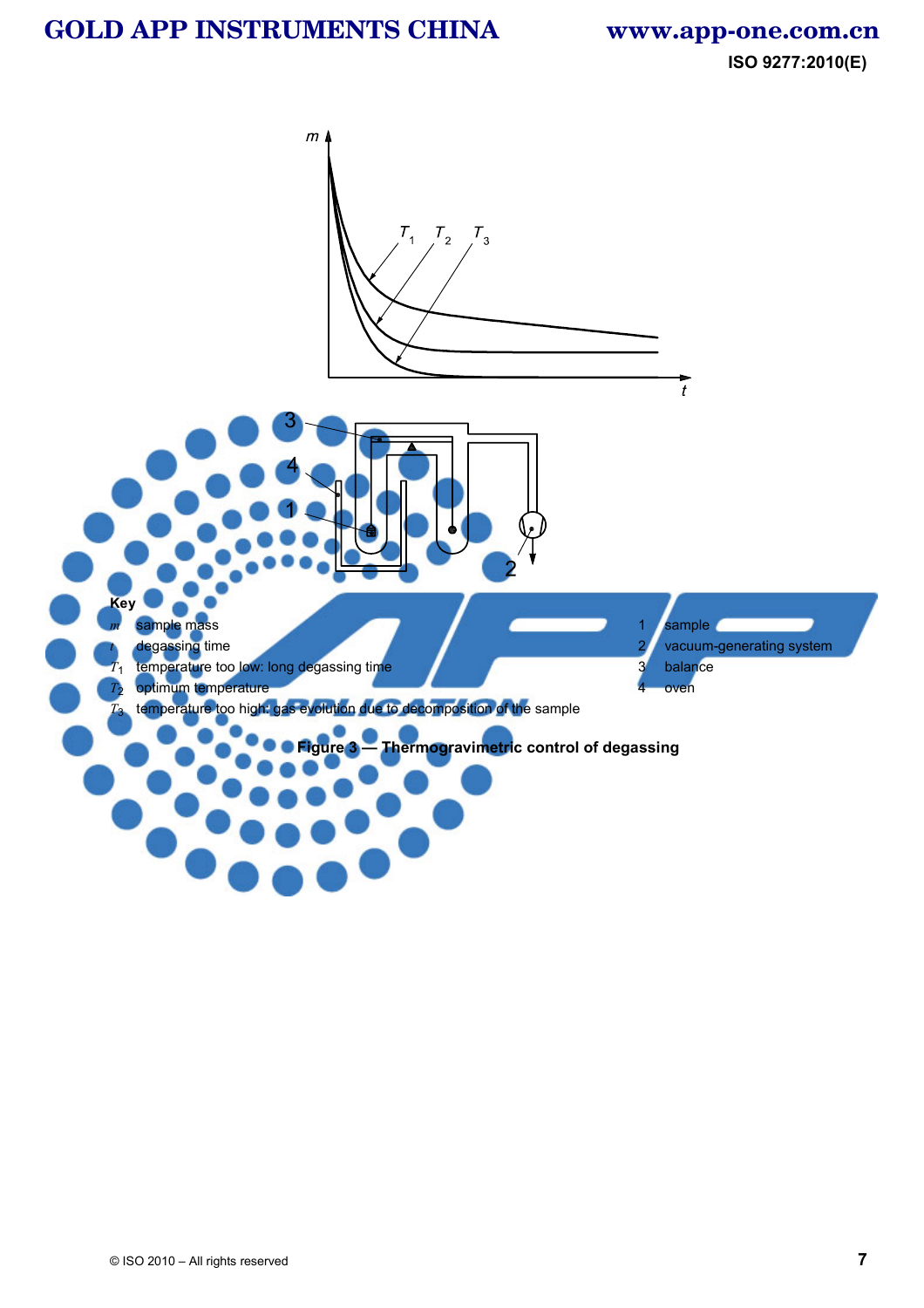**ISO 9277:2010(E)** 

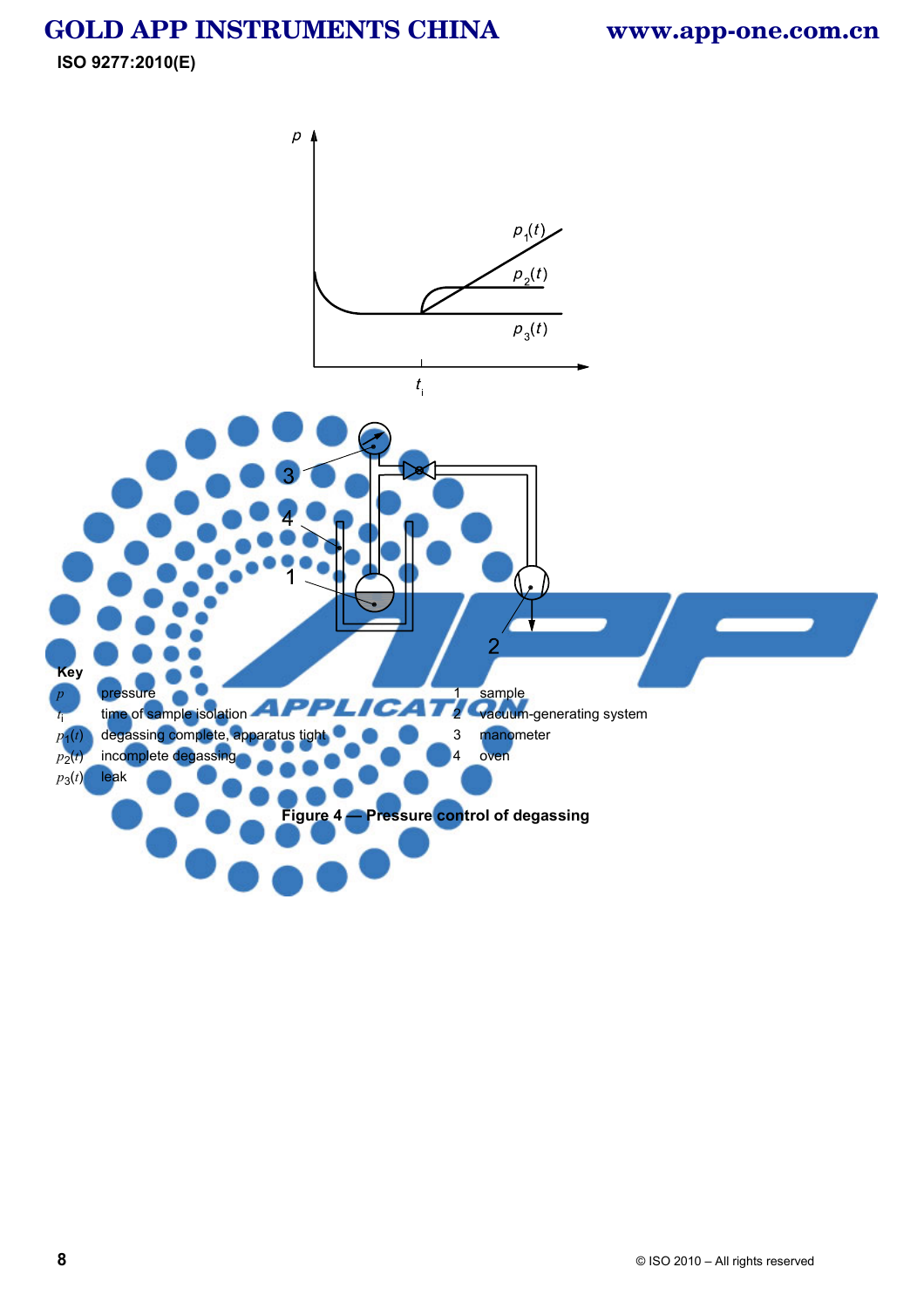**ISO 9277:2010(E)** 



<span id="page-12-0"></span>In the discontinuous static procedure, at least four points within the relative pressure range for which the BET equation is valid (typically 0,05 to 0,3) should be measured in equilibrium. For continuous measurements, control the deviation from equilibrium either by occasional interruption of the gas flow or by control measurements using the discontinuous method.

#### <span id="page-12-1"></span>**6.3 Measuring methods for the assessment of the amount of adsorbed gas**

#### **6.3.1 Static volumetric method**

In the static volumetric method, a known amount of gas is admitted to a sample bulb thermostated at the adsorption temperature (see Figure 6). Adsorption of the gas on to the sample occurs, and the pressure in the confined volume continues to fall until the adsorbate and the adsorptive are in equilibrium. The amount of adsorbate at the equilibrium pressure is the difference between the amount of gas admitted and the amount of adsorptive remaining in the gas phase. Measurement of the pressure is required together with temperatures and volumes of the system. The volumes are most easily determined by gas expansion of an inert gas such as helium. Determine the dead volume before or after the measurement of the adsorption isotherm. The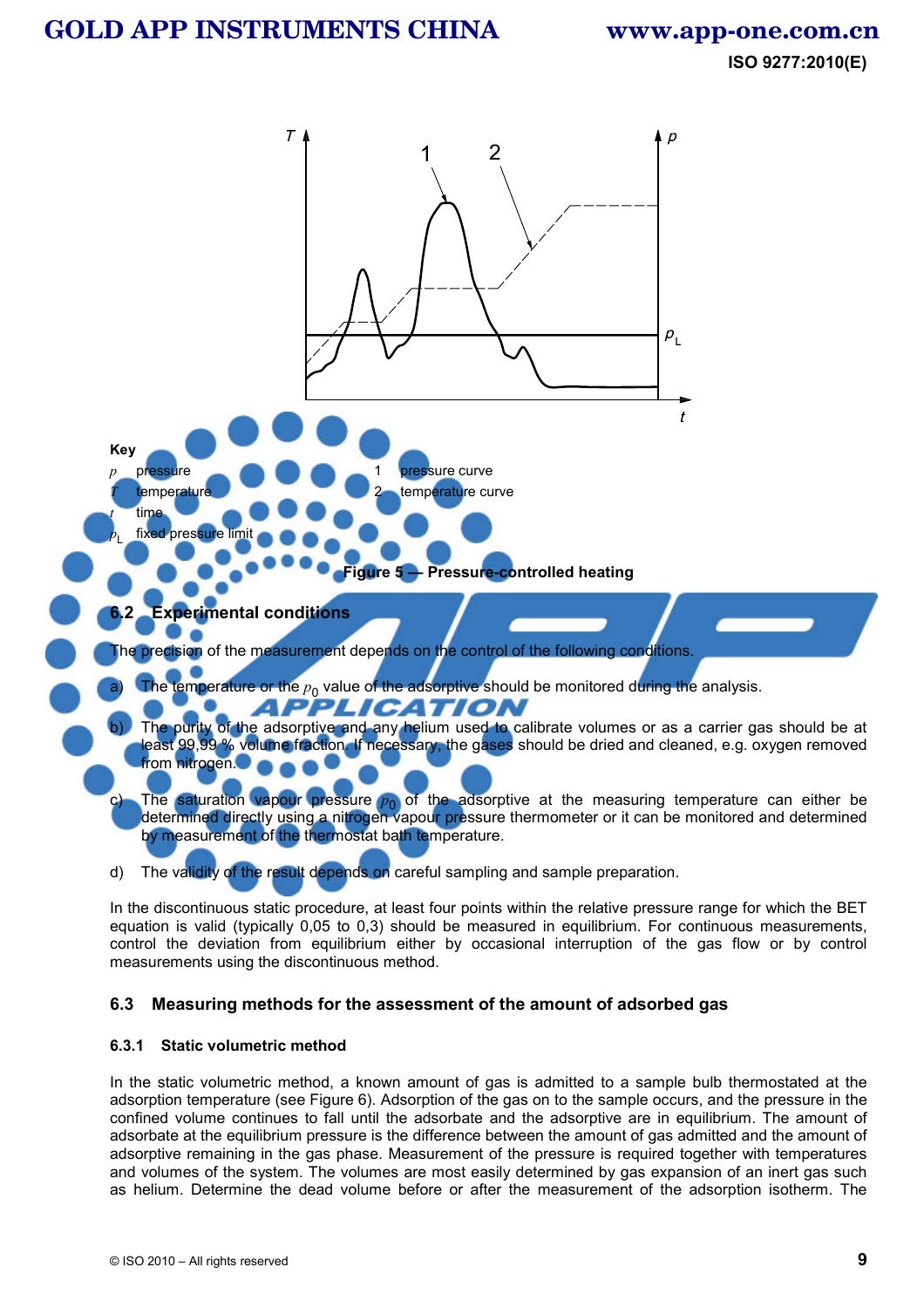**ISO 9277:2010(E)** 

calibration of the volumes of the system is done volumetrically using helium at the measuring temperature. It should be noted that some materials may adsorb or absorb helium. In this case, corrections can be made after measuring the adsorption isotherm. If the measurement of the dead volume can be separated from the adsorption measurement, the use of helium can be avoided. The void volume of the empty sample cell is measured at ambient temperature using nitrogen. Subsequently a blank experiment (with the empty sample cell) is performed under the same experimental conditions (temperature and relative pressure range) as the sorption measurements. The required correction for the sample volume is made by entering the sample density or by pycnometric measurement with nitrogen at ambient temperature at the start of the adsorption analysis (when nitrogen adsorption effects can be neglected). The determination of the dead volume may be avoided using difference measurements, i.e. by means of a reference and sample tube connected by a differential transducer. During sample measurement and determination of the dead volume, it is recommended that the liquid level in the cooling bath be maintained, unless otherwise compensated, at least 15 mm above the sample and constant to within 1 mm.



#### **6.3.2 Flow volumetric method**

The flow volumetric method is similar to the static volumetric method, the difference is that gas is continuously fed to the sample at a relatively low flow rate rather than in a series of batch doses. By this method, the change in cell pressure is continuously measured at a controlled flow rate. The adsorbed amount is determined by comparing the rate of pressure rise with the adsorptive gas to that with a non-adsorbing gas such as helium used for calibration. An alternative approach which directly determines the quantity of gas adsorbed is to measure the pressure difference between the reference and sample tubes at the same volume of adsorptive gas fed. One volume is connected via a flow control valve to the sample tube whilst the other volume is similarly connected to a balance tube without sample. Because gas is continuously introduced, the analysis can, under some circumstances, be completed in a shorter period of time than using a static volumetric method. However, special care has to be taken to ensure that the flow rate is low enough so that the adsorptive and adsorbate are close to equilibrium at all times. Determination of the dead volume and control of the liquid level in the cooling bath are recommended using the same requirements as described in 6.3.1.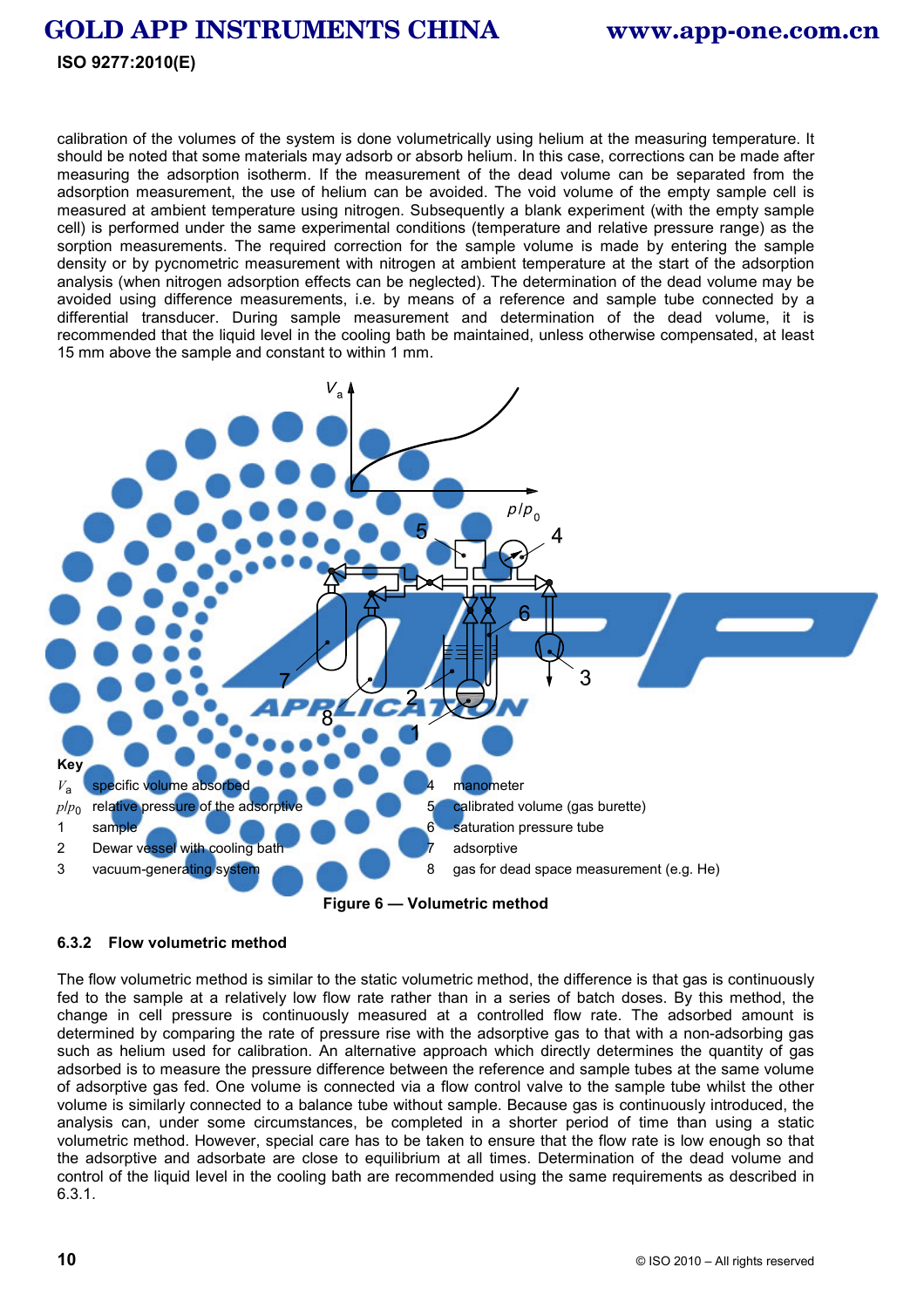#### **6.3.3 Gravimetric method**

In the continuous gravimetric method, the mass of gas adsorbed is measured as a function of the gas pressure in the sample container using a microbalance (see Figure 7). Before measurement of the adsorption isotherm, the buoyancy of the balance and of the sample in the adsorptive at room temperature should be measured. By using an equal-arm instrument, the buoyancy of the balance is eliminated and that of the sample compensated for using a compact counterweight of the same density as the sample. Because the sample is not in contact with the thermostat, it is necessary to ensure that it is always at the measuring temperature. The sample temperature should be monitored.

The zero point of the isotherm should be measured at a vacuum better than  $10^{-2}$  Pa because disturbances due to thermal gas flow exhibit a maximum at about 1 Pa.

In the discontinuous gravimetric procedure, the adsorptive is admitted stepwise and the pressure is kept constant until the sample mass reaches a constant value.



#### **6.3.4 Carrier gas method**

In the carrier gas method, a range of mixtures of known concentrations of adsorptive in a non-adsorbable gas (helium) is admitted to the sample (see Figure 8). As a result of adsorption on the sample, the concentration of adsorptive decreases. The decrease in concentration in comparison to that of the initial mixture generates a peak in the signal recorded as a function of time by means of a gas detector, usually a thermal conductivity cell. After removal of the cooling bath, a desorption peak is recorded. The sharper desorption peak can be better integrated and is preferred for the evaluation of the gas amount initially adsorbed. Take care that the signal is not disturbed by thermal diffusion. It is necessary to calibrate the detector by injecting a known volume of pure adsorptive. The sample and calibration peaks should be of similar size (see Reference [9]).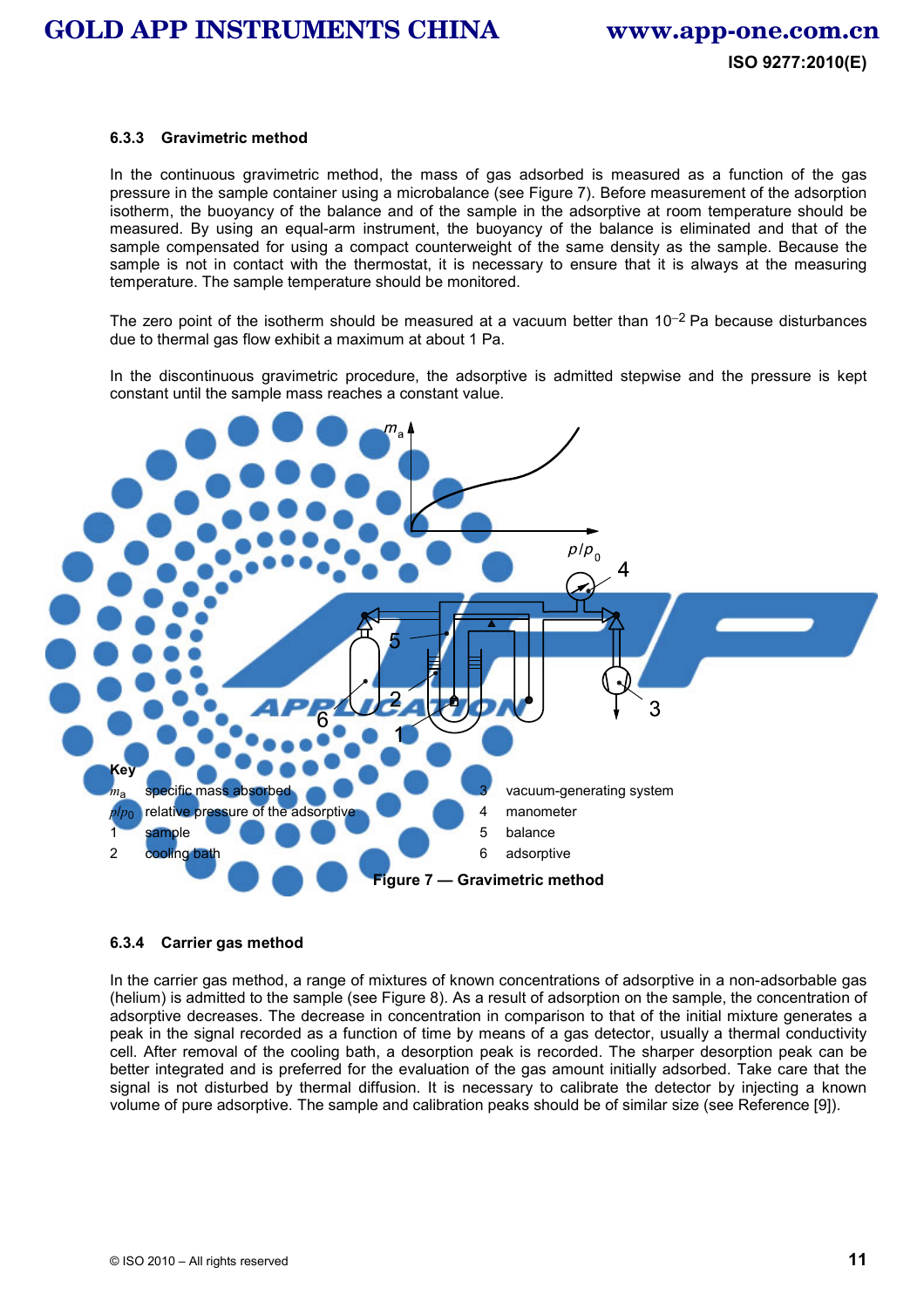**ISO 9277:2010(E)** 



<span id="page-15-1"></span><span id="page-15-0"></span>The amount of gas adsorbed,  $n_a$ , preferably expressed in moles per gram, is plotted on the ordinate against the corresponding relative pressure, *p*/*p*0, on the abscissa to give the adsorption isotherm. The monolayer amount, *n*m, is calculated using the BET equation:

$$
\frac{p/p_0}{n_a(1-p/p_0)} = \frac{1}{n_m C} + \frac{C-1}{n_m C} \frac{p}{p_0}
$$
 (1)

NOTE A modified equation includes, besides the BET parameter, *C*, an additional parameter limiting the number of layers on the surface (Reference [10]). Although the two-parameter BET equation as recommended by IUPAC allows for an unlimited number of adsorbed layers (Reference [11]), it gives comparable results for mesoporous material.

### <span id="page-15-2"></span>**7.2 Multipoint determination**

In the BET diagram,  $(p/p_0)/[n_a(1 - p/p_0)]$  is plotted on the ordinate against  $p/p_0$  on the abscissa (see Figure 9). The plot should give a straight line  $y = a + bx$  within the relative pressure range 0,05 to 0,3. It is a requirement that the intercept *a* be positive. The slope  $b = \Delta y / \Delta x = (C - 1) / (n_m C)$  and the intercept  $a = 1 / (n_m C)$  may be determined by linear regression. From this the monolayer amount

$$
n_{\rm m} = \frac{1}{a+b} \tag{2}
$$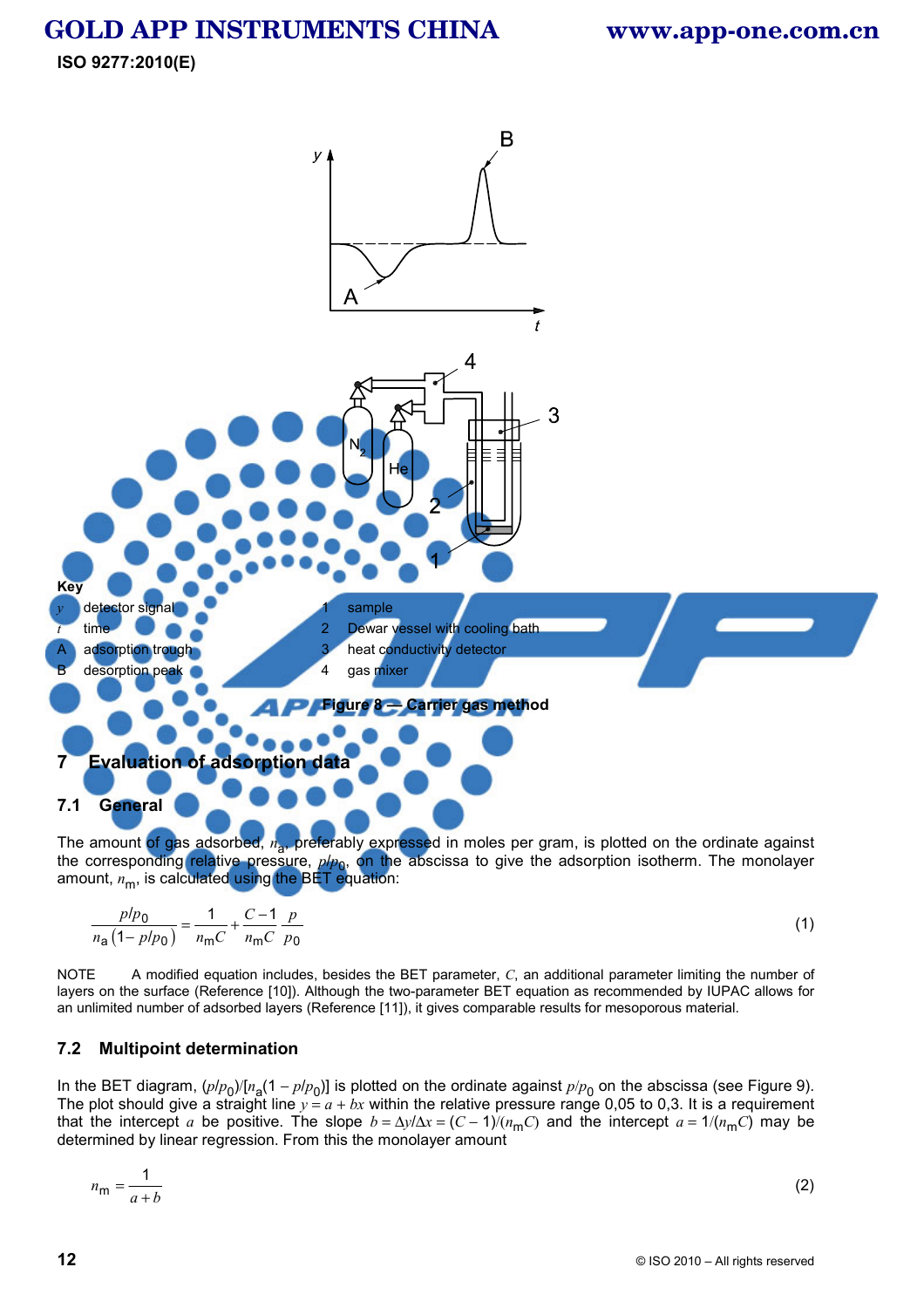**ISO 9277:2010(E)** 

and the BET parameter

$$
C = \frac{b}{a} + 1
$$
\ncan be derived.

\n

The specific surface area per mass of the sample, *a*s, expressed in square metres per gram, is calculated from the monolayer amount by assessing a value for the average area occupied by each molecule in the complete monolayer:

$$
a_{\rm s} = n_{\rm m} a_{\rm m} L \tag{4}
$$

A molecular cross-sectional area  $a_m = 0.162$  nm<sup>2</sup> is recommended for nitrogen at 77,3 K. Equation (4) then becomes

$$
a_{\rm s} = 9.76 \times 10^4 n_{\rm m} \tag{5}
$$

where  $n_{\rm m}$  is expressed in moles per gram.

For nonporous spheres, the specific surface area per mass of the sample,  $a_s$  is given by:

$$
a_{\rm s} = \frac{3}{\rho \, r_{\rm s}}\tag{6}
$$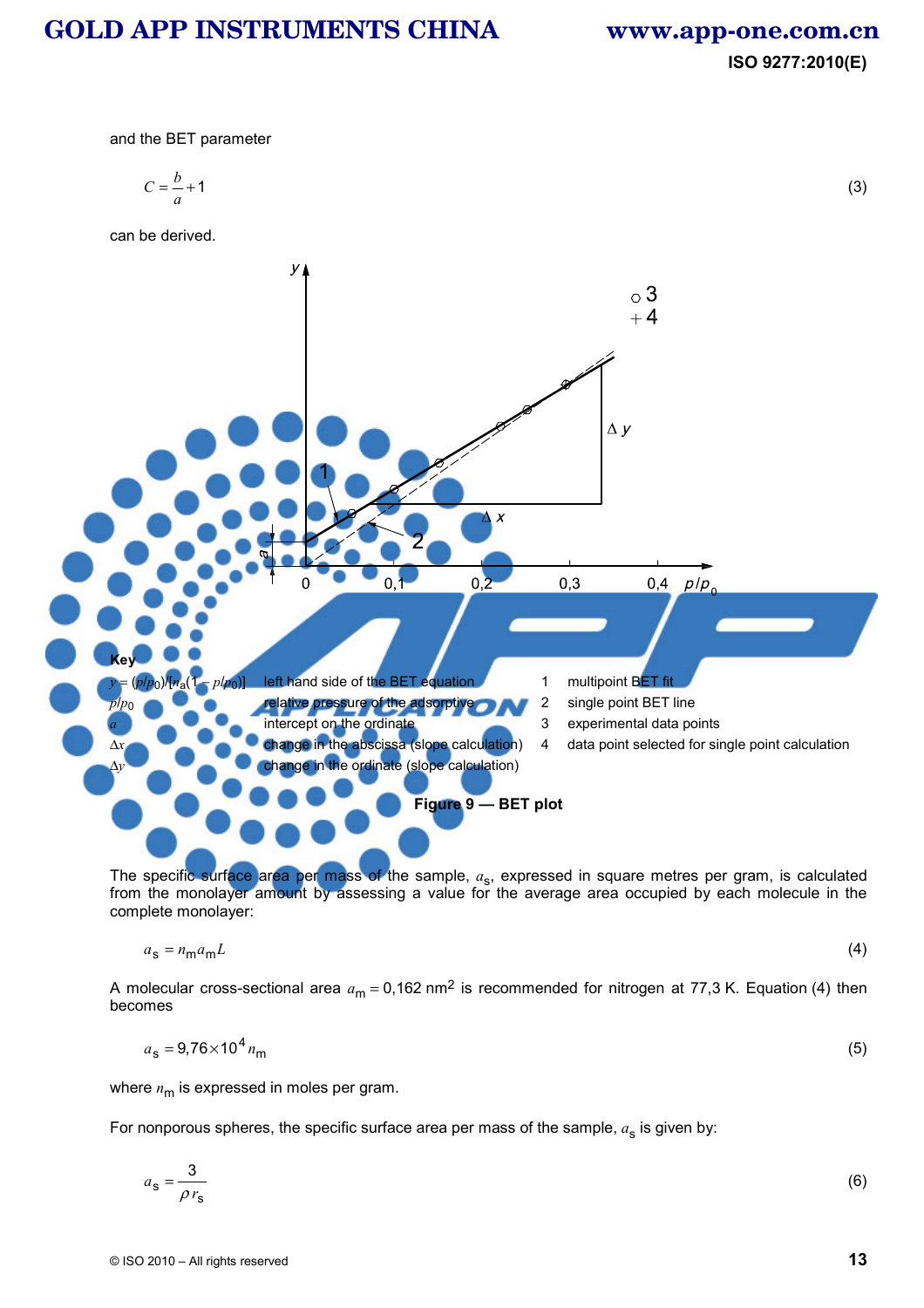**ISO 9277:2010(E)** 

where

- $r<sub>s</sub>$  is the uniform radius of the spheres;
- $\rho$  is density.

Values for the molecular cross-sectional area of other adsorbates can be found in the literature (References [12] to [16]). Generally accepted values for the molecular cross-sectional area are shown in Annex A.

For some materials (mainly microporous adsorbents, see Annex C) and adsorptives, the range of linearity in the BET plot occurs at lower relative pressures. Linearity of the BET plot alone is not proof of the validity of the measurement; moreover, it is a requirement that the range of linearity be exhibited at  $n_a/n_m \approx 1$ . The BET method is not applicable if a straight line is not obtained or if there is a negative intercept. In the range 100 < *C* < 200, completion of the monolayer becomes clearly evidenced by the appearance of a bend in the vicinity of  $p/p_0 \approx 0.1$  and the BET method fits well.

Values of *C* above 200 may be indicative of the presence of micropores. The *C* value gives an indication of the force of the adsorbent-adsorbate interaction but cannot be used to calculate quantitatively the adsorption enthalpy. An estimation of the errors resulting from uncertainties in the measured values or in the linear regression does not include all the fundamental sources of error. Rather, the reproducibility of the results should be verified by repeated measurements using fresh samples for each run, and the mean value with standard deviations reported.<sup>1</sup>

## <span id="page-17-0"></span>**7.3 Single-point determination**

Having established that the BET plot for the particular type of material gives a straight line, it is possible to use a simplified procedure requiring only the determination of a single point on the isotherm in the range of relative pressures between 0,2 and 0,3. For  $C > 1$ , the ordinate intercept  $1/(n<sub>m</sub>C)$  of the BET plot is small and Equation (1) simplifies to:



(7)

The monolayer amount  $n_{\text{m,sp}}$  is less than or equal to  $n_{\text{m,mp}}$  derived from a multipoint determination. For measurements on samples of similar materials, the error in the single-point method can be corrected for by performing a multipoint analysis first to determine:

- either the appropriate value of the intercept, which can then be used in subsequent single-point analyses;
- or the appropriate value of the BET parameter *C*, which can then be used to correct the single point  $n_{\text{m,SD}}$ values using Equation (8):

$$
\frac{n_{\text{m,mp}} - n_{\text{m,sp}}}{n_{\text{m,mp}}} = \frac{1 - (p/p_0)}{1 + (p/p_0)(C - 1)}
$$

(8)

### <span id="page-17-1"></span>**8 Test report**

The test report shall contain at least the following information:

- a) a reference to this International Standard (ISO 9277:2010);
- b) laboratory, type of equipment, operator, date of determination;
- c) sample identification (characterization of the sample), e.g. source, chemical class of the material, purity, method of sampling, sample division;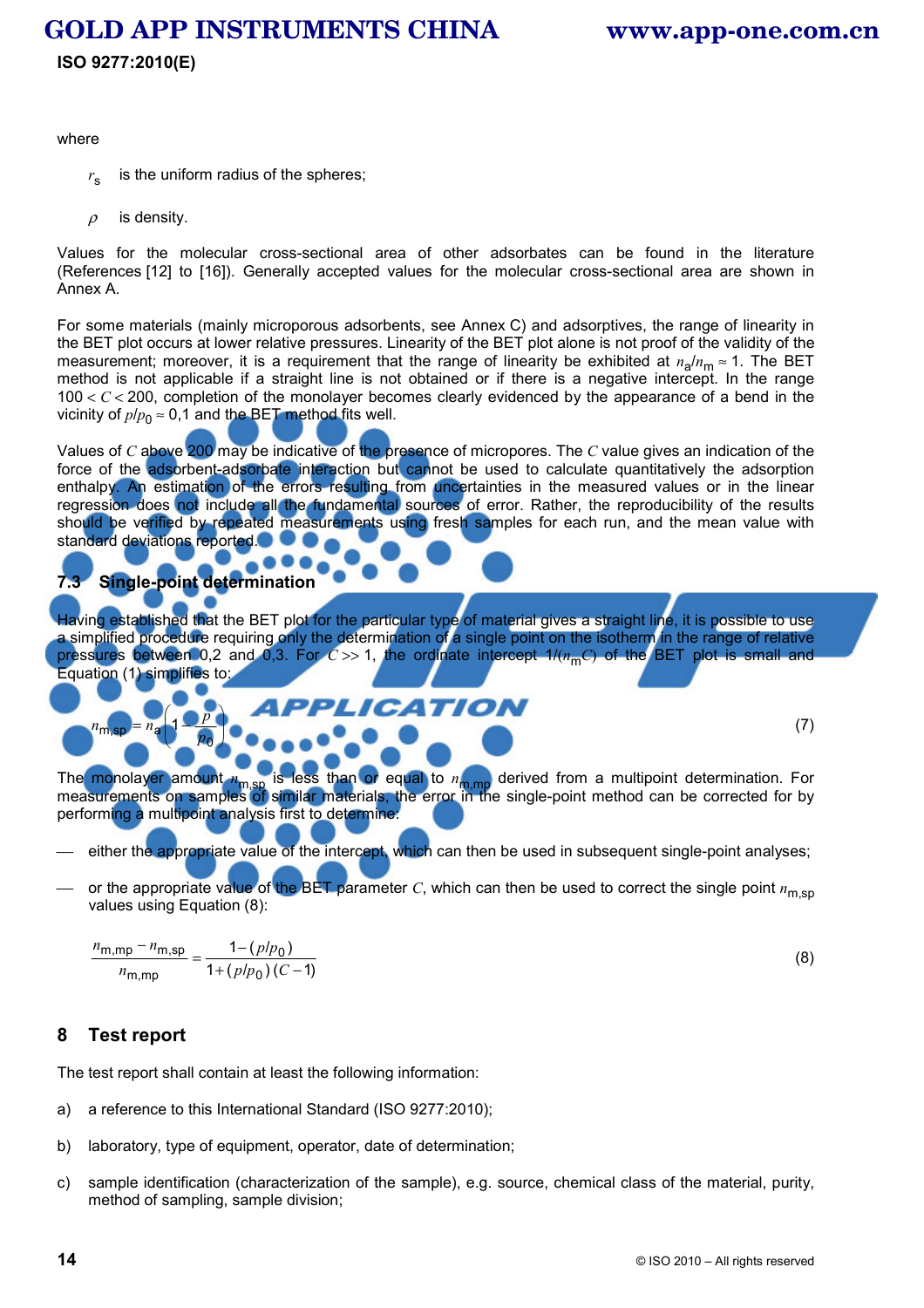**ISO 9277:2010(E)** 

- d) pretreatment and degassing conditions, e.g. degassing in a vacuum or in inert gas flow, temperature and duration of degassing;
- e) mass of degassed sample;
- f) experimental procedure for adsorption isotherm determination, e.g. volumetric, gravimetric, static or continuous gas admission, single-point determination, calibration of dead volume or buoyancy;
- g) adsorptive (chemical nature, purity);
- h) adsorption isotherm ( $n_a$ , plotted against relative pressure,  $p/p_0$ ), measurement temperature;
- i) evaluation parameters: multipoint or single-point determination, BET plot or range of linearity, monolayer amount  $n_m$ , BET parameter *C*, molecular cross-sectional area used;
- j) specific surface area;
- k) certified or local reference material(s) used for performance testing of the instrument and validation of results.

#### <span id="page-18-0"></span>**Use of reference materials**

To ensure proper working conditions and correct data evaluation, the apparatus performance should be monitored periodically using a certified reference material or a quality control material. The quality control material, which can be an in-house produced secondary reference material, should be verified against a certified reference material. A number of national or international institutes or organizations offer certified reference materials, and currently useful certified reference materials for the BET method are listed in Annex B.

CATIO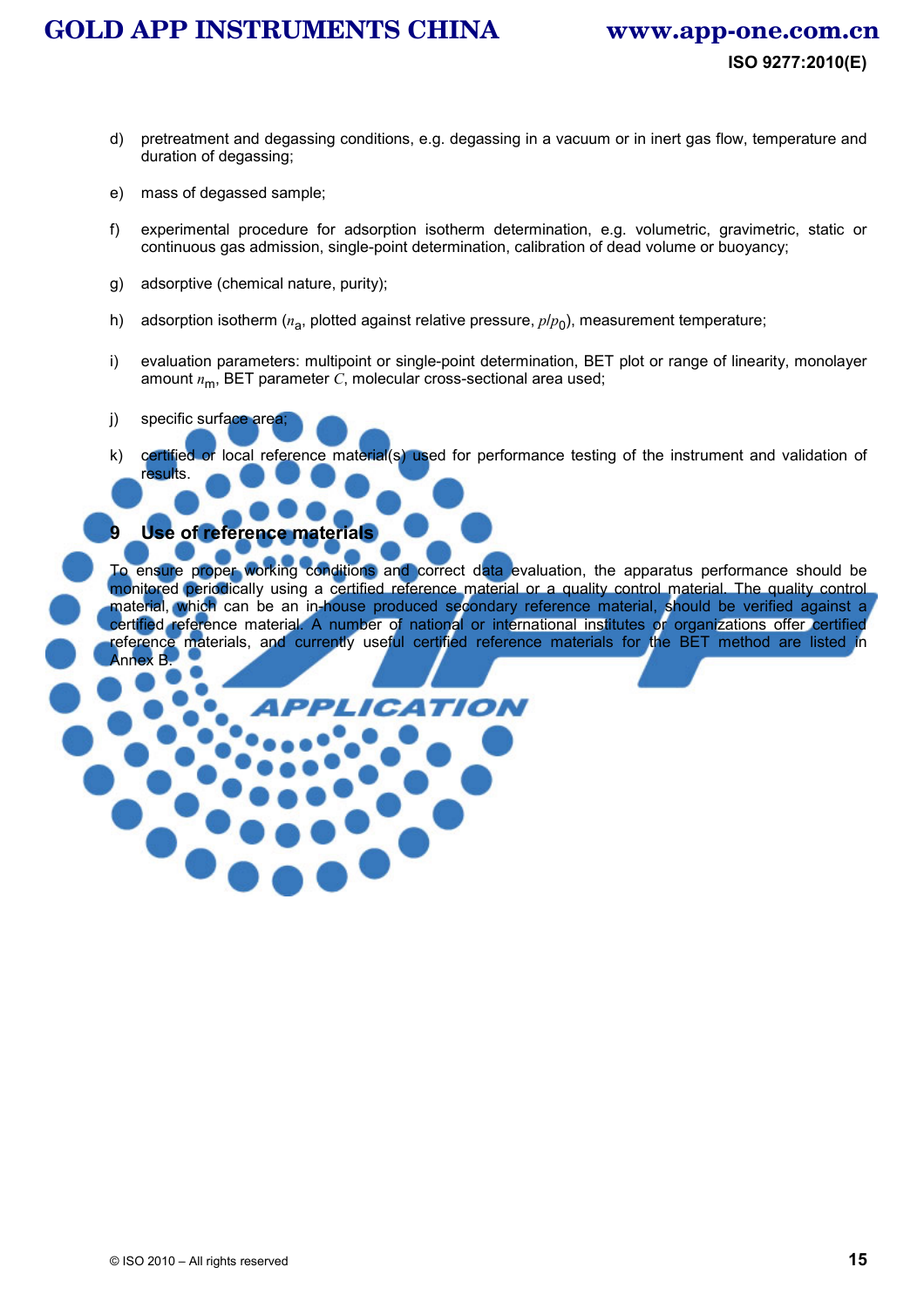27

### **ISO 9277:2010(E) GOLD APP INSTRUMENTS CHINA www.app-one.com.cn**

**Annex A**

<span id="page-19-0"></span>(informative)

### **Cross-sectional areas of some frequently used adsorptives**

| <b>Adsorptive</b>          | <b>Temperature</b><br>Κ    | <b>Recommended value</b><br>nm <sup>2</sup> |
|----------------------------|----------------------------|---------------------------------------------|
| Nitrogen                   | 77,35                      | $0,162^a$                                   |
| Argon                      | 77,35                      | $0,138^{b}$                                 |
| Argon                      | 87,27                      | 0,142                                       |
| <b>Krypton</b>             | 77,35                      | 0,202                                       |
| <b>Xenon</b>               | 77,35                      | 0,168                                       |
| <b>Carbon dioxide</b>      | 195                        | 0,195                                       |
| Carbon dioxide             | 273,15                     | 0,210                                       |
| Oxygen                     | 77,35                      | 0,141                                       |
| <b>Water</b>               | 298,15                     | 0,125                                       |
| n-Butane                   | 273,15                     | 0,444                                       |
| n-Heptane                  | 298,15                     | 0,631                                       |
| n-Octane                   | 298,15                     | 0,646                                       |
| <b>Benzene</b><br><b>A</b> | PPLICA <sup>93,15</sup> ON | 0,430                                       |

#### **Table A.1 — Cross-sectional areas**

<sup>a</sup> In the case of graphitized carbon and hydroxylated oxide surfaces, the orientation of the nitrogen quadrupole is dependent on the surface density of hydroxyl groups, because the nitrogen molecules tend to interact vertically with surface hydroxyl groups. This leads to a reduced value for the cross-sectional area of nitrogen. It is recommended to use Ar at the temperature of liquid Ar (87,3 K) for the determination of the BET area of such surfaces.

<sup>b</sup> Contrary to argon adsorption at 87,3 K, the use of argon at 77,3 K (which is about 6,5 K below the triple point of bulk argon) is considered to be less reliable than the adsorption of nitrogen. At 77,3 K, all nitrogen isotherms on nonporous adsorbents are type II, whereas some argon 77,3 K isotherms are type II and others are type VI. These and other differences indicate that at 77,3 K, the structure of the argon monolayer may be highly dependent on the surface chemistry of the adsorbent. The cross-sectional area for argon at 77,3 K is not well defined. The value of 0,138 nm<sup>2</sup>, as given in the table is based on the assumption of a closed-packed liquid monolayer, and can also be considered to be the customary value. However, one can also find the use of 0,166 nm<sup>2</sup> in the literature.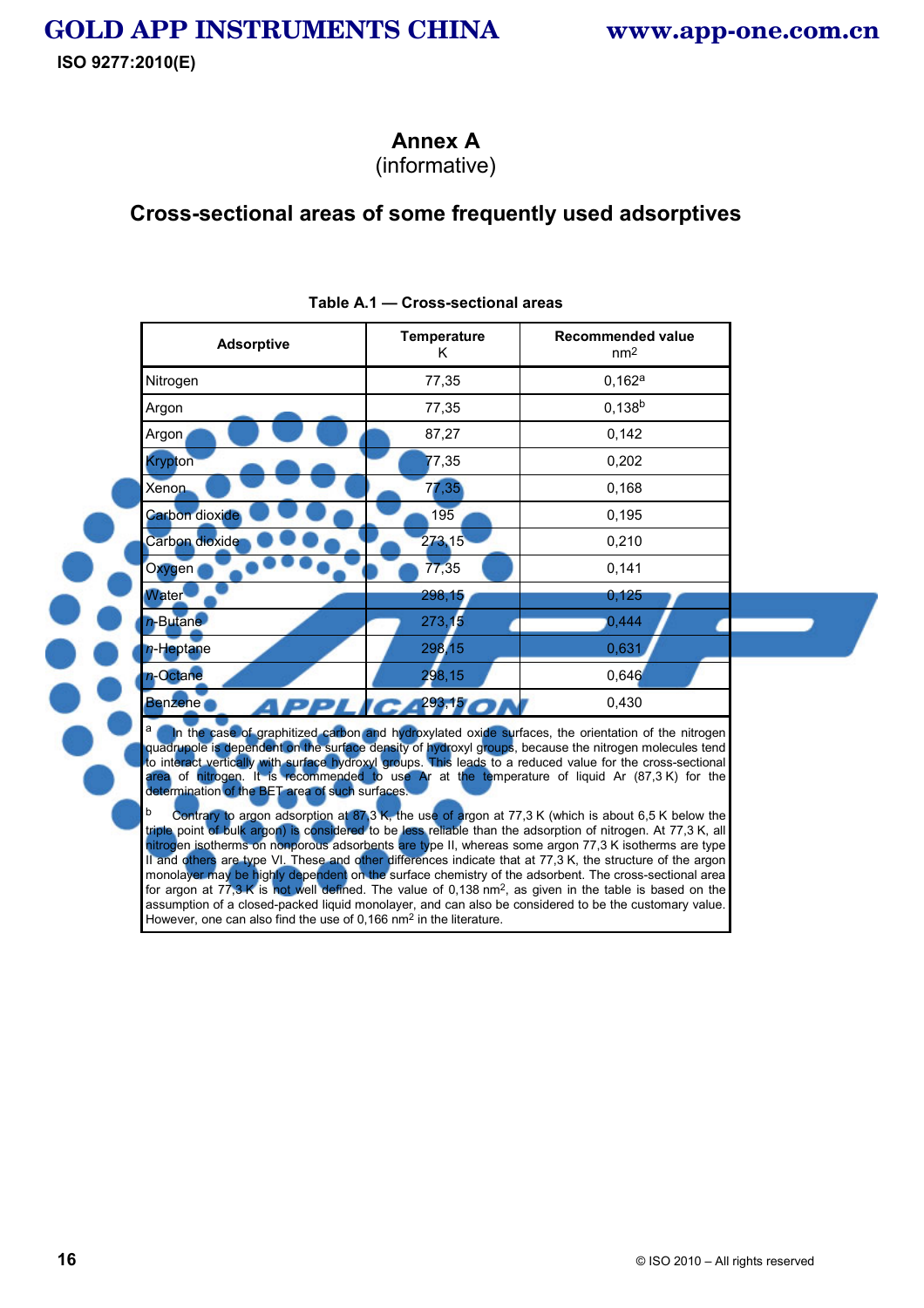### **Annex B**

<span id="page-20-0"></span>(informative)

### **Certified reference materials for the BET method**

Certified reference materials are currently available from BAM<sup>1)</sup> in Germany, IRMM<sup>1)</sup> in Belgium, NIST<sup>1)</sup> in the USA, and APPIE<sup>1)</sup> in Japan (See Table B.1 and Reference [17]). Other and new certified reference materials can be searched for in COMAR, the international database for certified reference materials (www.comar.bam.de).



l

<span id="page-20-1"></span><sup>1)</sup> Example of a supplier offering certified reference materials commercially. This information is given for the convenience of users of this International Standard and does not constitute an endorsement by ISO of the products offered.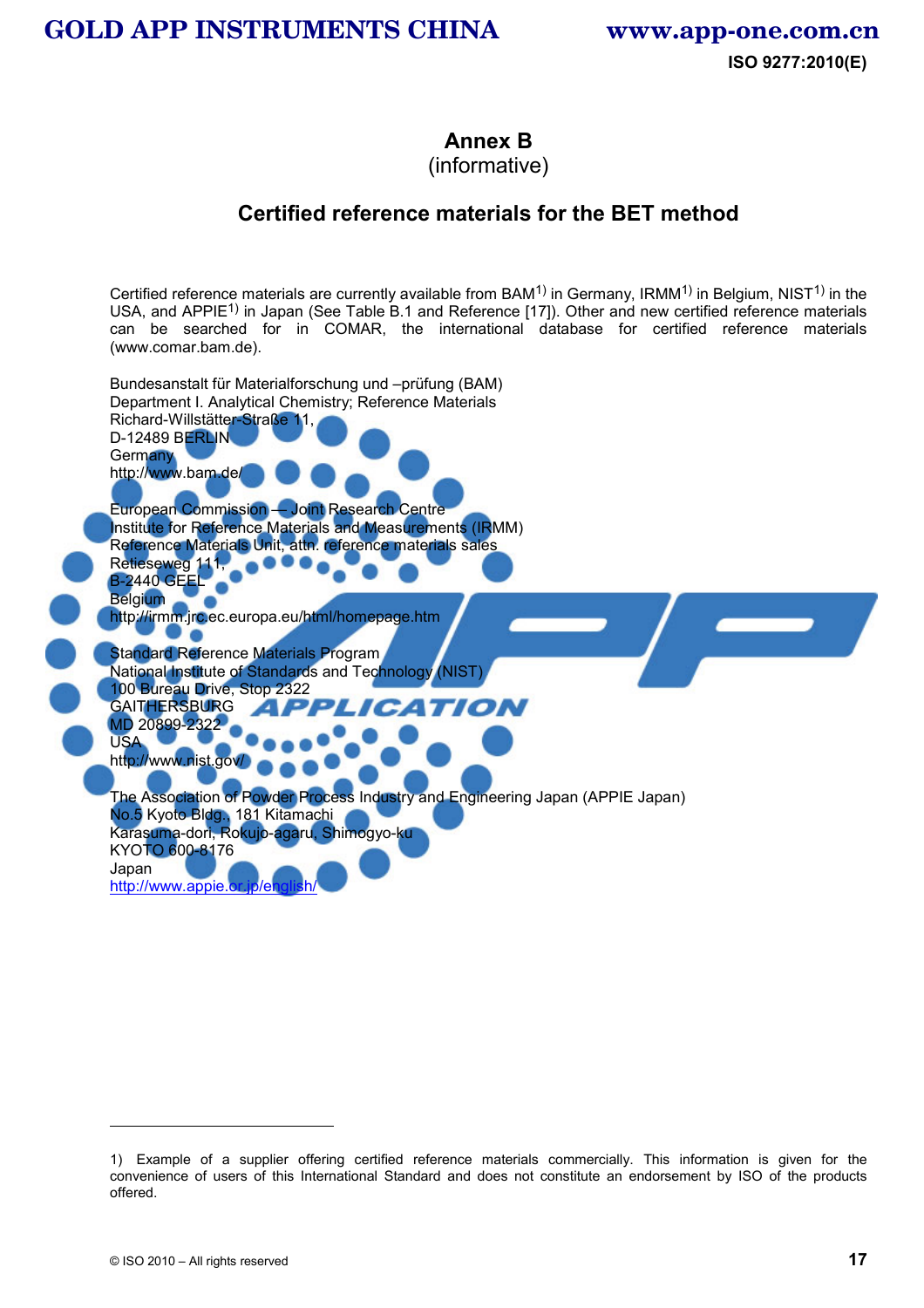$\overline{\phantom{a}}$ 

**ISO 9277:2010(E)** 

| <b>Material</b>                                                                                                                                                                                                                                                                                                                                                                                                                                    | <b>SRM/CRM</b><br>No.   | <b>Producer or</b><br>distributor | <b>Method</b>       | <b>Specific</b><br>surface area<br>$m^2$ g <sup>-1</sup> | <b>Uncertainty of</b><br>the certified<br>value |  |  |  |
|----------------------------------------------------------------------------------------------------------------------------------------------------------------------------------------------------------------------------------------------------------------------------------------------------------------------------------------------------------------------------------------------------------------------------------------------------|-------------------------|-----------------------------------|---------------------|----------------------------------------------------------|-------------------------------------------------|--|--|--|
|                                                                                                                                                                                                                                                                                                                                                                                                                                                    |                         |                                   |                     |                                                          |                                                 |  |  |  |
| Silica                                                                                                                                                                                                                                                                                                                                                                                                                                             | <b>BAM-PM-101</b>       | <b>BAM</b>                        | Kr ads.             | 0,177                                                    | 0,008a                                          |  |  |  |
| Alpha-alumina                                                                                                                                                                                                                                                                                                                                                                                                                                      | <b>BAM-PM-102</b>       | <b>BAM</b>                        | $N_2$ ads.          | 5,41                                                     | 0,09 <sup>a</sup>                               |  |  |  |
| Alumina                                                                                                                                                                                                                                                                                                                                                                                                                                            | <b>BAM-PM-103</b>       | <b>BAM</b>                        | $N_2$ ads.          | 156,0                                                    | $2,7^a$                                         |  |  |  |
| Alumina                                                                                                                                                                                                                                                                                                                                                                                                                                            | <b>BAM-PM-104</b>       | <b>BAM</b>                        | $N_2$ ads.          | 79,8                                                     | 0,8 <sup>a</sup>                                |  |  |  |
| Porous glass                                                                                                                                                                                                                                                                                                                                                                                                                                       | <b>BAM-P105</b>         | <b>BAM</b>                        | $N_2$ ads.          | 198,5                                                    | 1,6 <sup>b</sup>                                |  |  |  |
| Activated carbon                                                                                                                                                                                                                                                                                                                                                                                                                                   | <b>BAM-P108</b>         | <b>BAM</b>                        | $N_2$ ads.          | 550                                                      | 5 <sup>b</sup>                                  |  |  |  |
|                                                                                                                                                                                                                                                                                                                                                                                                                                                    |                         |                                   |                     |                                                          |                                                 |  |  |  |
| Alpha-alumina                                                                                                                                                                                                                                                                                                                                                                                                                                      | <b>BCR-169</b>          | <b>IRMM</b>                       | $N_2$ ads.          | 0,104                                                    | 0,012a                                          |  |  |  |
| Alpha-alumina                                                                                                                                                                                                                                                                                                                                                                                                                                      | <b>BCR-170</b>          | <b>IRMM</b>                       | $N_2$ ads.          | 1,05                                                     | $0,05^a$                                        |  |  |  |
| Alumina                                                                                                                                                                                                                                                                                                                                                                                                                                            | <b>BCR-171</b>          | <b>IRMM</b>                       | $N2$ ads.           | 2,95                                                     | 0,13 <sup>a</sup>                               |  |  |  |
| Quartz                                                                                                                                                                                                                                                                                                                                                                                                                                             | <b>BCR-172</b>          | <b>IRMM</b>                       | $N_2$ ads.          | 2,56                                                     | $0,10^a$                                        |  |  |  |
| Titanium dioxide                                                                                                                                                                                                                                                                                                                                                                                                                                   | <b>BCR-173</b>          | <b>IRMM</b>                       | $N_2$ ads.          | 8,23                                                     | 0.21a                                           |  |  |  |
| Tungsten                                                                                                                                                                                                                                                                                                                                                                                                                                           | <b>BCR-175</b>          | <b>IRMM</b>                       | N <sub>2</sub> ads. | 0,18                                                     | $0,04^a$                                        |  |  |  |
|                                                                                                                                                                                                                                                                                                                                                                                                                                                    |                         |                                   |                     |                                                          |                                                 |  |  |  |
| Silica/alumina                                                                                                                                                                                                                                                                                                                                                                                                                                     | <b>SRM 1897</b>         | <b>NIST</b>                       | $N_2$ ads.          | 258,32                                                   | 5,29 <sup>b</sup>                               |  |  |  |
| Silicon nitride                                                                                                                                                                                                                                                                                                                                                                                                                                    | <b>SRM 1899</b>         | <b>NIST</b>                       | $N_2$ ads.          | 10,52                                                    | 0,19 <sup>b</sup>                               |  |  |  |
| Silicon nitride                                                                                                                                                                                                                                                                                                                                                                                                                                    | <b>SRM 1900</b>         | <b>NIST</b>                       | $N_2$ ads.          | 2,85                                                     | 0,09 <sup>b</sup>                               |  |  |  |
|                                                                                                                                                                                                                                                                                                                                                                                                                                                    |                         |                                   |                     |                                                          |                                                 |  |  |  |
| Titanium dioxide                                                                                                                                                                                                                                                                                                                                                                                                                                   | <b>SAP11-05 Class 1</b> | <b>APPIE</b>                      | $N2$ ads.           | 8,88                                                     | $0,55^{b}$                                      |  |  |  |
| Carbon black                                                                                                                                                                                                                                                                                                                                                                                                                                       | <b>SAP11-05 Class 2</b> | <b>APPIE</b>                      | $N_2$ ads.          | 23,8                                                     | $1,10^{b}$                                      |  |  |  |
| Carbon black                                                                                                                                                                                                                                                                                                                                                                                                                                       | <b>SAP11-05 Class 3</b> | <b>APPIE</b>                      | $N2$ ads.           | 111,7                                                    | $8,62^{b}$                                      |  |  |  |
| a<br>95 % confidence interval of mean of the laboratory means from certification interlaboratory testing in m <sup>2</sup> g <sup>-1</sup> .<br>b<br>Expanded uncertainty $U = k u_c$ (with coverage factor $k = 2$ corresponding to a level of confidence of approximately 95 %) in m <sup>2</sup> g <sup>-1</sup><br>where $u_c$ is a combined standard uncertainty for the average, calculated according to ISO/IEC Guide 98-3 <sup>[5]</sup> . |                         |                                   |                     |                                                          |                                                 |  |  |  |

#### **Table B.1 — Certified BET reference materials**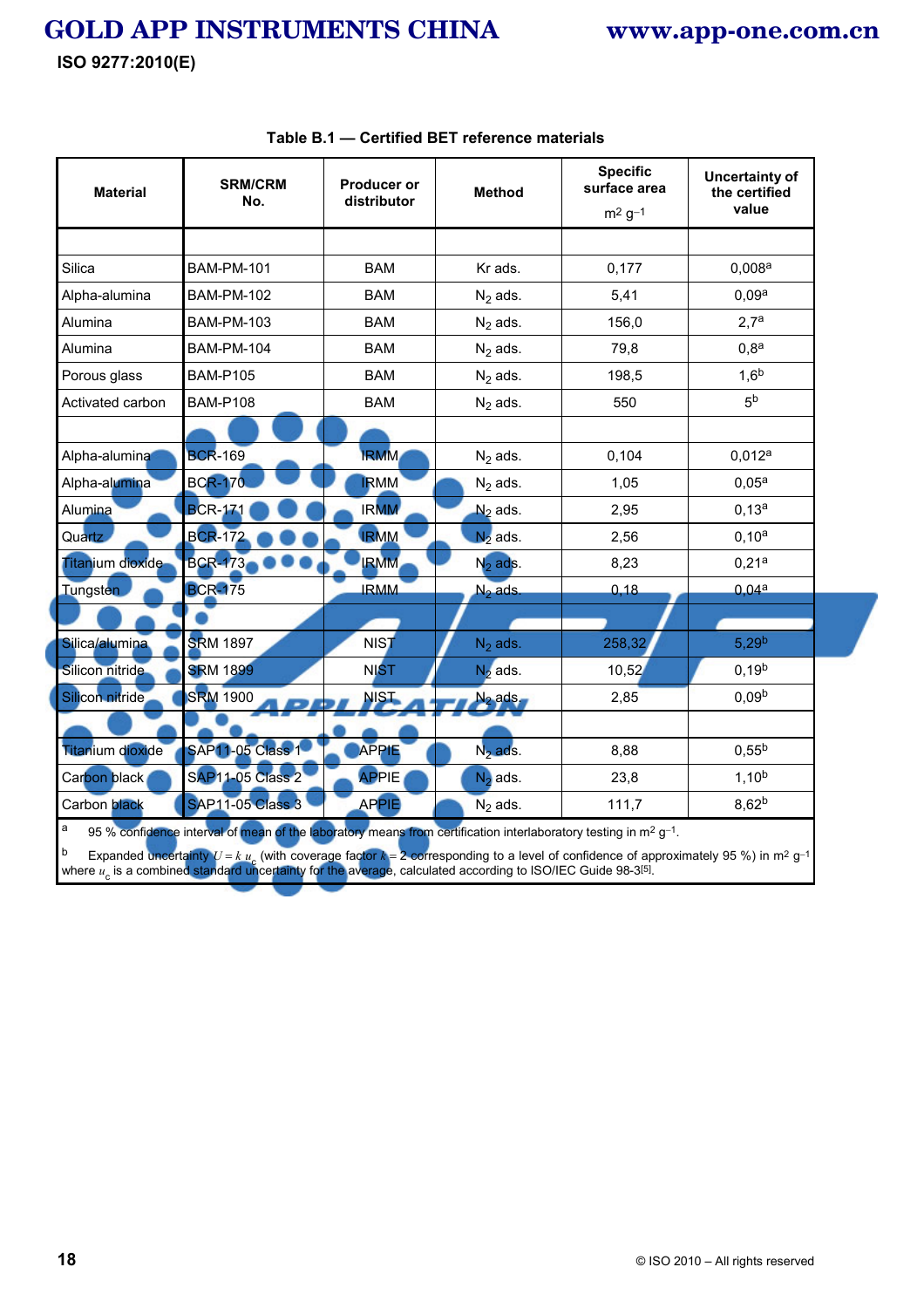### **Annex C**

<span id="page-22-0"></span>(informative)

### **Surface area of microporous materials**

Specific surface area is a crucial parameter for optimizing the use not only of meso- and macroporous but also of microporous materials in many applications. However, due to the complex nature of porous materials, no single experimental technique can be expected to provide an evaluation of the "absolute" surface area. Surface area values are procedurally defined and should always be related to the method, conditions and probe molecules used in the experimental work. Despite the well-known limitations, the Brunauer-Emmett-Teller (BET) method of 1938 (see Reference [6]) continues to be widely used for the evaluation of specific surface areas of porous materials.

As pointed out in Clause 7, usually two stages are involved in the evaluation of the BET specific surface area. First, it is necessary to transform a physisorption isotherm into the BET plot and from it to derive the value of the BET monolayer amount,  $n_m$ . The second stage is the calculation of the specific surface area  $a_s$ , which requires knowledge of the molecular cross-sectional area.

In Reference [6], it was found that type II nitrogen isotherms on various adsorbents gave linear BET plots over the approximate  $p/p_0$  range from 0,05 to 0,35.

In addition to problems arising from the chemical and geometrical heterogeneity of the surface, the kind of porosity (i.e. existence of macro-, meso- or micropores) plays an important role for the applicability of the BET equation. The BET equation is applicable for specific surface area analysis of nonporous, macro- and mesoporous materials consisting of pores of wide pore diameter, but is in a strict sense not applicable in the case of microporous adsorbents (a critical appraisal of the BET method is given in various textbooks on porosity measurements, see References [13] to [16]). It is difficult to separate the processes of monomultilayer adsorption from micropore filling, and micropore filling is usually completed at relative pressures below 0,1. It appears that in the presence of micropores, the linear (BET) range is significantly shifted to lower relative pressures. The application of the BET method is also problematic for estimating the specific surface area of mesoporous molecular sieves of pore widths less than about 4 nm, because pore condensation is observed at pressures very close to the pressure range where monolayer-multilayer formation on the pore walls occur. This may lead to a significant overestimation of the monolayer amount in case of BET analysis. Another problem is associated with the size and shape of adsorptive molecule, i.e. the effective yardstick used to assess the surface area. In case of adsorbents with very narrow cylindrical micropores (about 0,5 nm to 0,7 nm pore channels) the area covered by the adsorptive (usually nitrogen or argon) is significantly smaller than the total area available. This is due to the extreme curvature of the pore channels and the relatively large size of the probe molecule (problems related with the correct assessment of the specific surface area of zeolite particles have been recently discussed in Reference [18]). However, in broader super-micropores (>0,7 nm), a number of molecules located in the center of the pores do not touch the surface, i.e. this leads to an overestimation of the specific surface area.

Therefore, the specific surface area obtained by applying the BET method on adsorption isotherms from microporous solids does not reflect the true internal surface area, but should be considered as a kind of characteristic or equivalent BET area. In this case, it is obligatory to report the range of linearity for the BET plot. There is, of course, the question of how to find the linear range of the BET plot for microporous materials in a way that it reduces any subjectivity in the assessment of the monolayer amount. Reference [19] suggests a procedure which is mainly based on two criteria:

- a) *C* shall be positive (i.e. any negative intercept on the ordinate of the BET plot is an indication that one is outside the valid range of the BET equation);
- b) the application of the BET equation should be limited to the pressure range where the term  $n_a(p_0 p)$  or alternatively  $n_a(1 - p/p_0)$  continuously increases with  $p/p_0$ .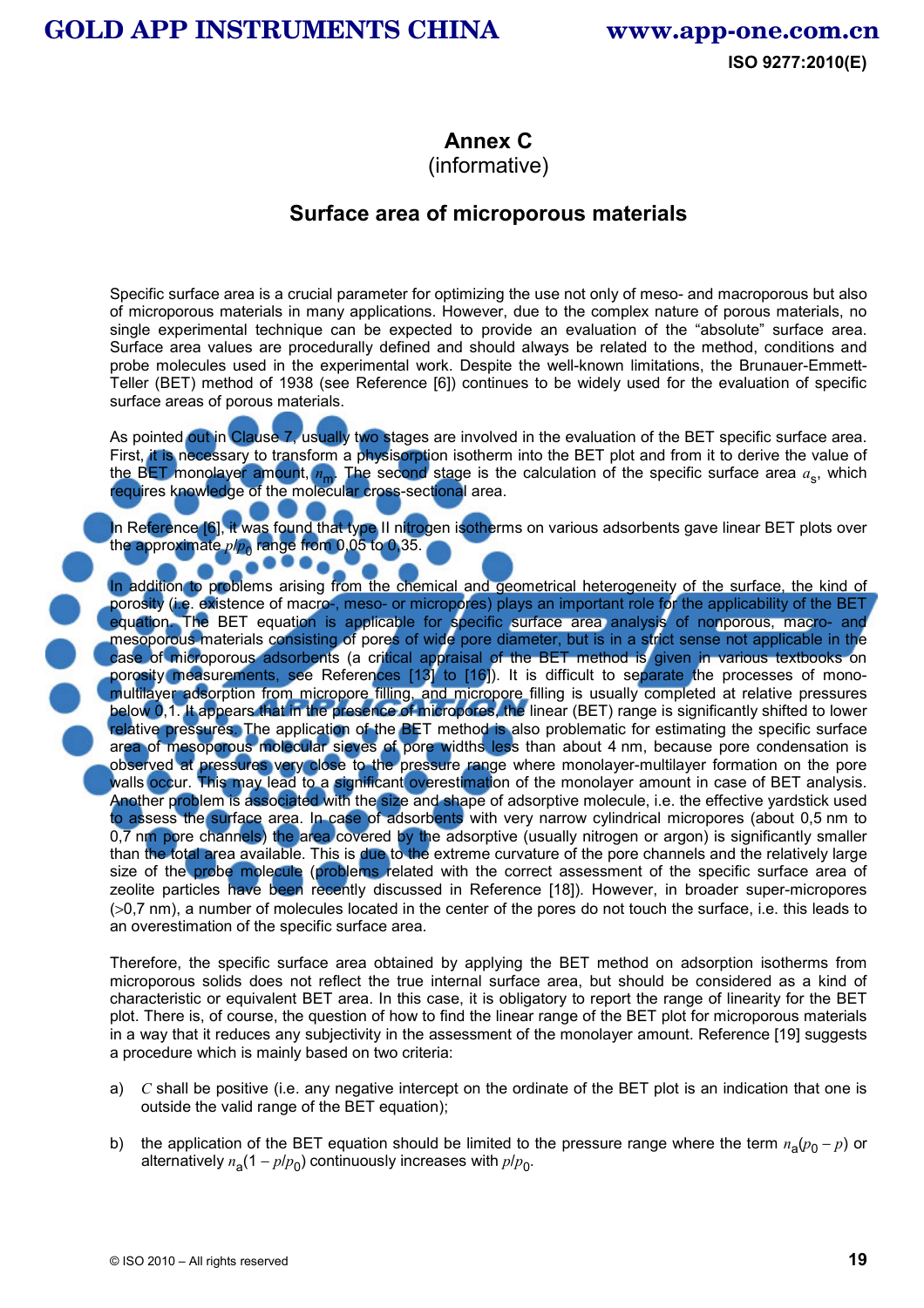**ISO 9277:2010(E)** 

An example where this procedure was applied in order to determine the linear BET range for the argon adsorption isotherm at 87,3 K on a faujasite zeolite (adsorption isotherm data from Figure C.1) is shown in Figure C.2. It is clearly visible that based on this criterion all data points above a relative pressure of 0,053 have to be eliminated for application of the BET calculation. The resulting plot is shown in Figure C.3, i.e. the BET equation is applied to relative pressures below about 0,053 down to 0,01, and a linear plot with positive *C* constant is obtained.



1 BET range limit

**Figure C.2 — Plot of the term**  $n_a(1 - p/p_0)$  **vs.**  $p/p_0$  **for the argon isotherm shown in Figure C.1**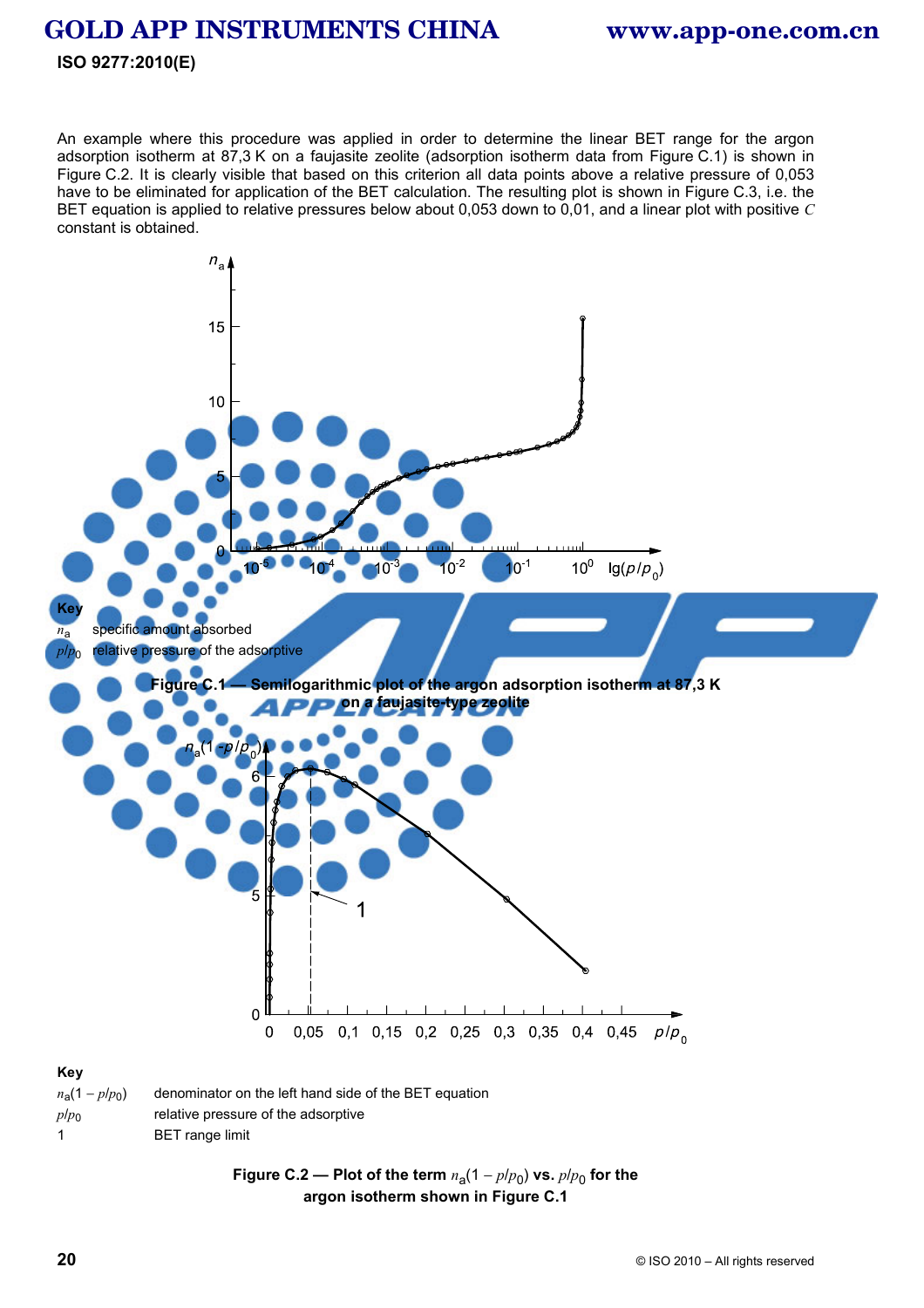**ISO 9277:2010(E)** 



to address problems associated with applying the BET equation to isotherm data obtained from microporous materials, Reference [20] suggests treating the adsorption data of physical adsorption of nitrogen by a modified BET-equation, which includes the micropore volume,  $V_{p,\text{micro}}$ . The approach of Reference [20] allows the extraction of the  $V_{\text{p,micro}}$  value from adsorption data and consequently the determination of *C* and the specific surface area of the non-microporous part of solid materials.

As already pointed out, an additional problem is the heterogeneous nature of many surfaces, which, of course, include supported and other multicomponent catalysts. It is known that the quadrupole moment of the nitrogen molecule leads, for instance, to specific interactions with the hydroxyl groups on the surface, causing an orientating effect on the adsorbed nitrogen molecule (References [21] to [23]). Consequently, the effective cross-sectional area is smaller than the customary value of 0,162 nm<sup>2</sup>. For a completely hydroxylated surface, a cross-sectional area of 0,135 nm<sup>2</sup> for the nitrogen molecule was proposed, which was obtained by measuring the volume of  $N_2$  adsorbed on silica spheres of known diameter (Reference [21]). Hence, argon adsorption (at 87,3 K) may seem to be an alternative adsorptive for specific surface area determination because the argon molecule is monatomic and much less reactive than the diatomic nitrogen molecule with its quadrupole moment. Because of the absence of a quadrupole moment and the higher temperature, the crosssectional area of argon (0,142 nm<sup>2</sup> at 87,3 K) is less sensitive to differences in structure of the adsorbent surface. However, as indicated in Table A.1, footnote b, argon at 77,3 K is considered to be less reliable mainly because the structure of the argon monolayer and the type of the isotherm may be highly dependent on the surface chemistry of the adsorbent.

Other methods to obtain a specific surface area from gas adsorption are based on the application of the standard isotherm concept, e.g. *t*-plot and α<sub>s</sub>-plot methods (see ISO 15901-3<sup>[3]</sup>), which gives in particular the external (i.e. the non-microporous) specific surface area. By subtracting the external surface area from the apparent BET (total specific) surface area, one can determine an apparent micropore surface area (details are given in ISO 15901-3<sup>[3]</sup>).

The application of non-local density functional theory (NLDFT, see ISO 15901-3[3]) and of methods based on molecular simulation allow the determination of the specific surface area of porous solids and the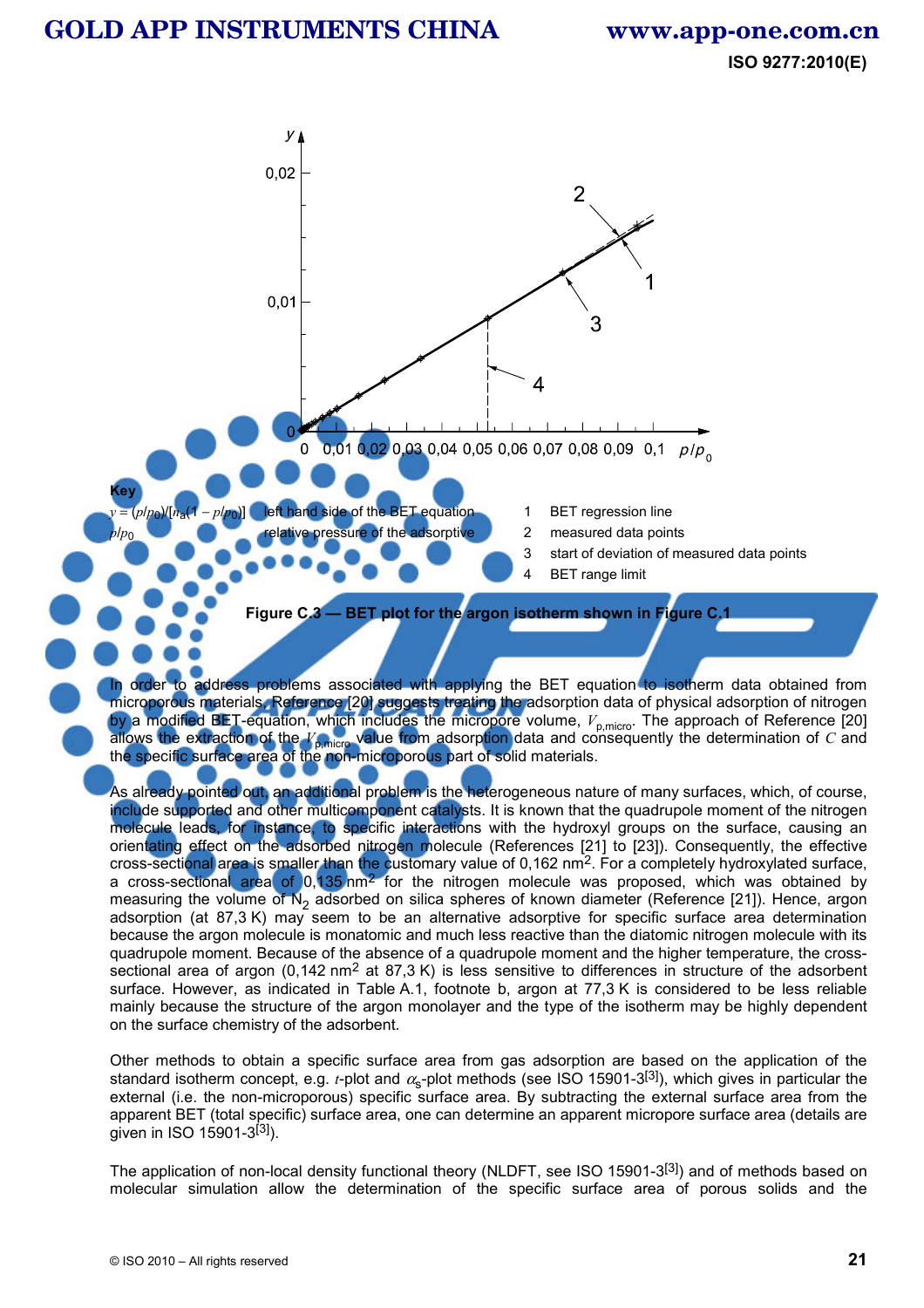**ISO 9277:2010(E)** 

differentiation between micropore, mesopore and external surface area. However, the application of these advanced methods leads to accurate results only if the given experimental adsorptive and adsorbent system is compatible with the available NLDFT kernel.

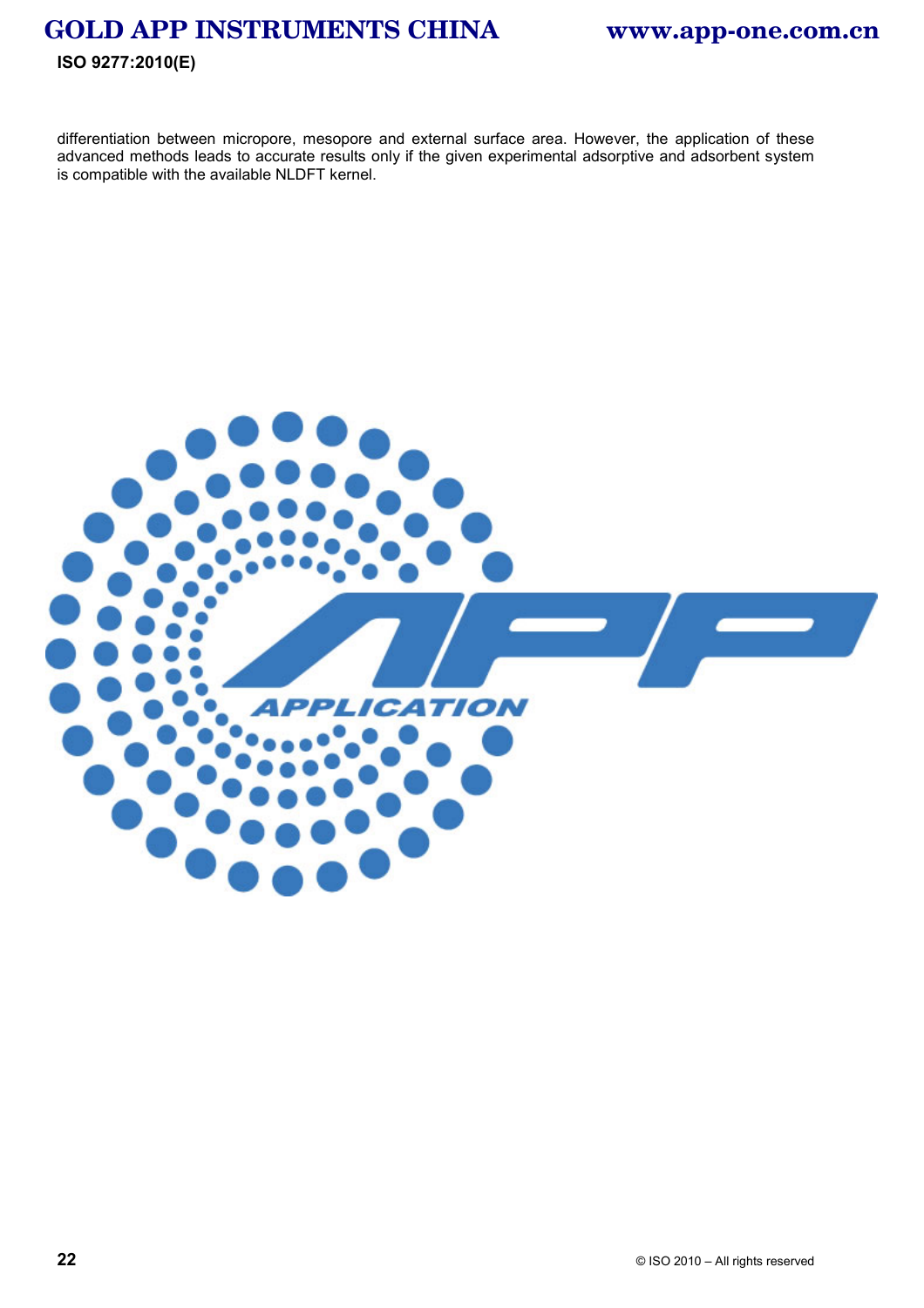### <span id="page-26-0"></span>**Bibliography**

- [1] ISO 15901-1, *Pore size distribution and porosity of solid materials by mercury porosimetry and gas adsorption — Part 1: Mercury porosimetry*
- [2] ISO 15901-2, *Pore size distribution and porosity of solid materials by mercury porosimetry and gas adsorption — Part 2: Analysis of mesopores and macropores by gas adsorption*
- [3] ISO 15901-3, *Pore size distribution and porosity of solid materials by mercury porosimetry and gas adsorption — Part 3: Analysis of micropores by gas adsorption*
- [4] ISO 80000-1:2009, *Quantities and units Part 1: General*
- [5] ISO/IEC Guide 98-3:2008, *Uncertainty of measurement Part 3: Guide to the expression of uncertainty in measurement (GUM:1995)*
- [6] BRUNAUER, S., EMMETT, P.H., TELLER, E. Adsorption of gases in multimolecular layers. *J. Am. Chem. Soc.* 1938, **60**, pp. 309-319. Available (2010-04-28) at: [http://zumbuhllab.unibas.ch/pdf/refs/BET\\_JACS\\_1938.pdf](http://zumbuhllab.unibas.ch/pdf/refs/BET_JACS_1938.pdf)
- [7] SING, K.S.W., EVERETT, D.H., HAUL, R.A.W., MOSCOU, L, PIEROTTI, R.A., ROUQUEROL, J., SIEMIENIEWSKA, T. Reporting physisorption data for gas/solid systems with special reference to the determination of surface area and porosity [IUPAC Recommendations 1984]. *Pure Appl. Chem.* 1985, **57**, pp. 603-619. Available (2010-04-28) at:
	- http://media.iupac.org/publications/pac/1985/pdf/5704x0603.pdf
- [8] ROUQUEROL, J., AVNIR, D., FAIRBRIDGE, C.W., EVERETT, D.H., HAYNES, J.H., PERNICONE, N., RAMSAY, J.D.F., SING, K.S.W., UNGER, K.K. Recommendations for the characterization of porous solids [IUPAC Recommendations 1994]. *Pure Appl. Chem.* 1994, **66**, pp. 1739-1758. Available (2010-04-28) at:<http://media.iupac.org/publications/pac/1994/pdf/6608x1739.pdf>
- [9] FRISCH, B., RÖPER, M. Theorie der Strömungsmethode bei der Messung spezifischer Oberflächen und Mikroporositäten [Theory of the flow method during the measurement of specific surface areas and microporosities]. *Colloid Polym. Sci.* 1968, 223, pp. 150-160
- [10] BRUNAUER, S., SKALNY, J., BODOR, E.E. Adsorption on nonporous solids. *J. Colloid Interf. Sci.* 1969, **30**, pp. 546-552
- [11] STRAUBE, B. Kritische Untersuchung und Standardisierung physikalisch-chemischer Meßmethoden zur Ermittlung der spezifischen Oberfläche und Porenverteilung von Adsorbentien [Critical investigation and standardization of physicochemical measuring methods for the determination of the specific surface and pore distribution of adsorbent materials]. Dissertation, Mainz University, 1985
- [12] MCCLELLAN, A.L., HARNSBERGER, A.H.F. Cross-sectional areas of molecules adsorbed on solid surfaces. *J. Colloid Interf. Sci.* 1967, **23**, pp. 577-599
- [13] GREGG, S.J., SING, K.S.W. *Adsorption, surface area and porosity*, 2nd edition. London: Academic Press, 1982. 303 p.
- [14] MIKHAIL, R.S., ROBENS, E. *Microstructure and thermal analysis of solid surfaces*. Chichester: Wiley, 1983. 496 p.
- [15] ROUQUEROL, F., ROUQUEROL, J., SING, K.S.W. *Adsorption by powders and porous solids: Principles, methodology, and applications*. San Diego, CA: Academic Press, 1999. 467 p.
- [16] LOWELL, S., SHIELDS, J.E., THOMAS, M.A. THOMMES, M. *Characterization of porous solids and powders: Surface area, pore size and density*, 4th edition. Dordrecht: Kluwer, 2004. 347 p.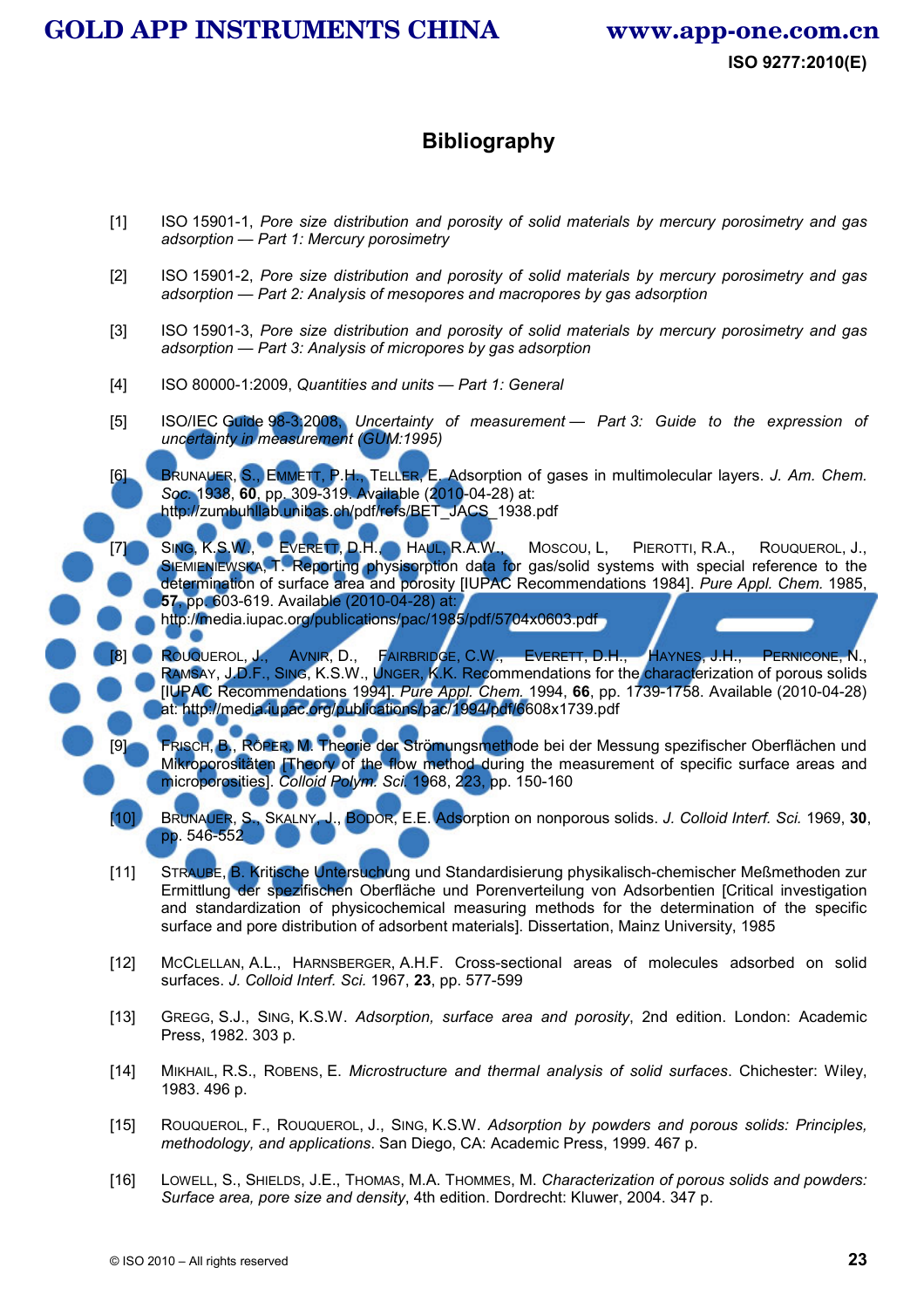- [17] DĄBROWSKI, A., ROBENS, E., KLOBES, P., MEYER, K., PODKOŚCIELNY, P. Standardization of methods for characterizing the surface geometry of solids. *Part. Part. Syst. Char.* 2003, **20**, pp. 311-322
- [18] AGUADO, J., SERRANO, D.P., ESCOLA, J.M., RODRIGUES, J.M. Low temperature synthesis and properties of ZSM-5 aggregates formed by ultra-small nanocrystals. *Micropor. Mesopor. Mat.* 2004, **75**, pp. 41-49
- [19] ROUQUEROL, J., LLEWELLYN, P., ROUQUEROL, F. Is the BET equation applicable to microporous adsorbents? In: LLEWELLYN, P.L., ROUQUEROL, J., RODRIGUEZ-REINOSO, F., SEATON, N.A., editors. *Characterisation of porous solids VII*, pp. 49-56. Amsterdam: Elsevier, 2007. (*Studies in Surface Science and Catalysis*, 160.)
- [20] SCHNEIDER, P. Adsorption isotherms of microporous-mesoporous solids revisited. *Appl. Catal A: Gen.* 1995, **129**, pp. 157-165
- [21] JELINEK, L., KOVATS, E.S. True surface areas from nitrogen adsorption experiments. *Langmuir* 1994, **10**, pp. 4225-4231
- [22] GALARNEAU, A., DESPLANTIER, D., DUTARTRE, R. DI RENZO, F. Micelle-templated silicates as a test bed for methods of mesopore size evaluation. *Micropor. Mesopor. Mat.* 1999, **27**, pp. 297-308
- [23] ROUQUEROL, J., ROUQUEROL, F., PERES, C., GRILLET, Y. BOUDELLAL, M. Calorimetric study of nitrogen and argon adsorption on porous silicas. In: GREGG, S.J., SING, K.S.W., STOECKLI, H.F., editors. *Characterisation of porous solids*, pp. 107-116. London: Society of Chemical Industry, 1979

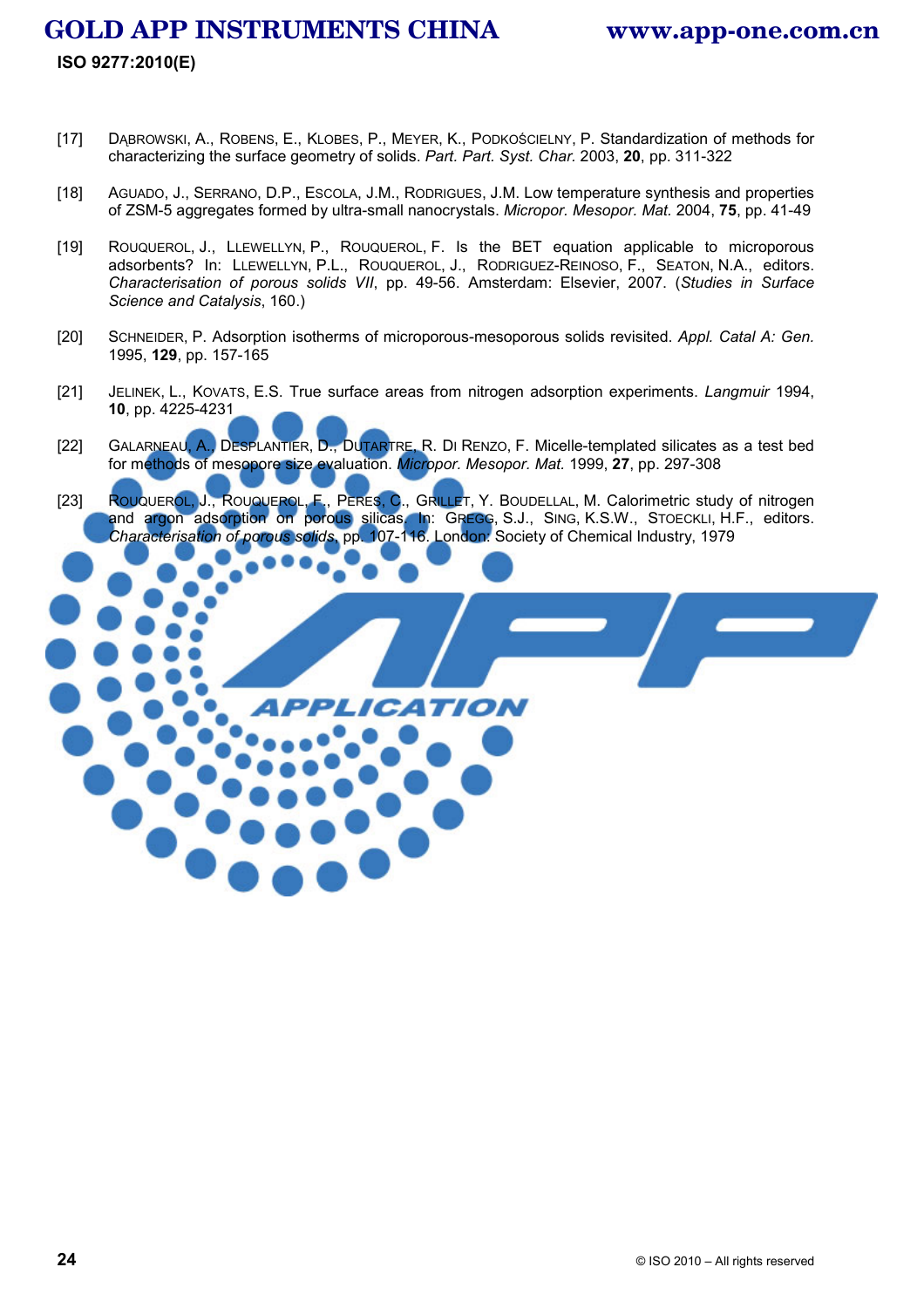